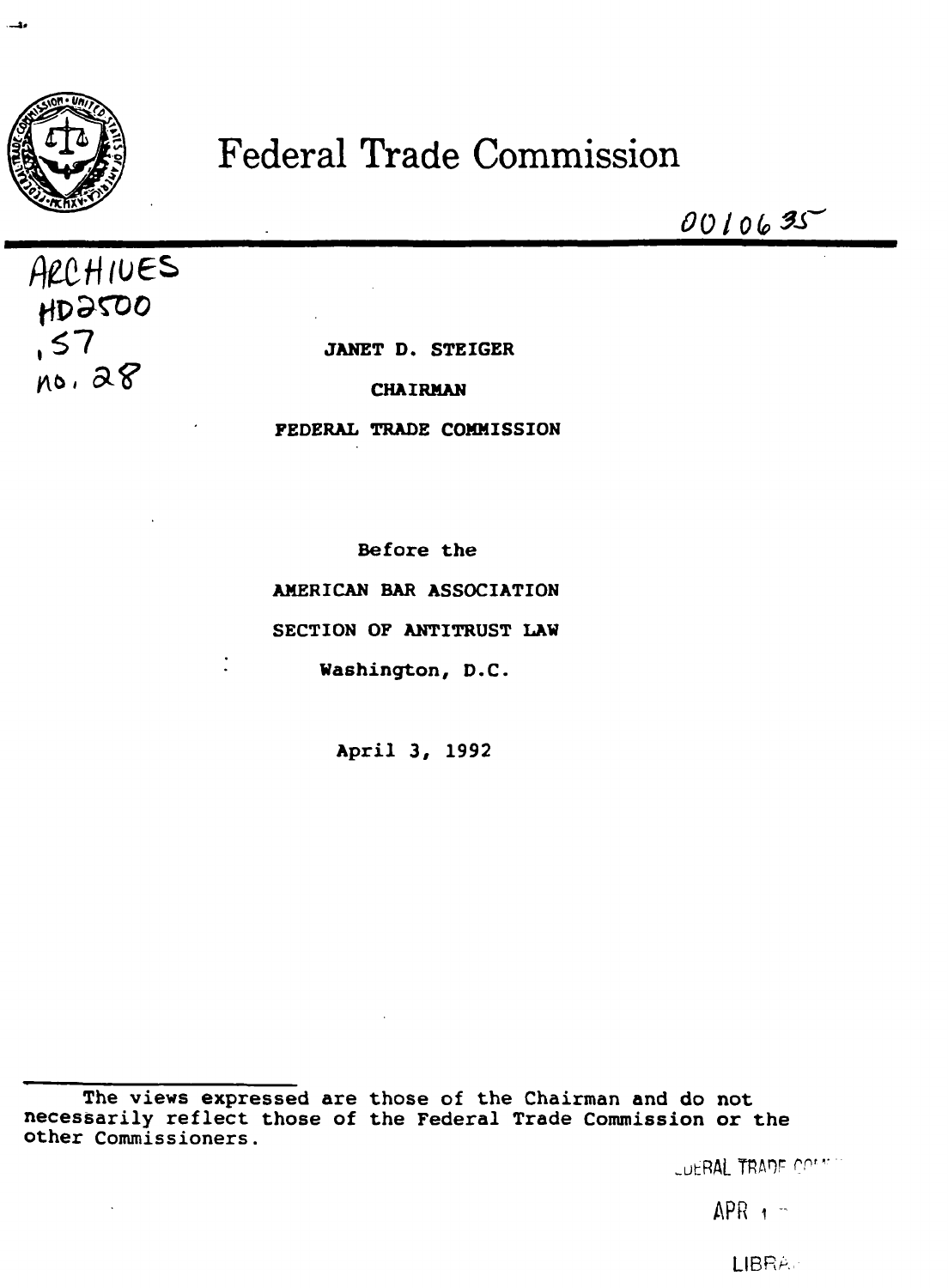It is a pleasure to be here this morning for my third appearance before the "60 Minutes" inquisition. It is sometimes said that the third time is a charm, but I know better than to try to charm this group. Instead, I will use my time to tell you what we have been doing. in the antitrust area at the Federal Trade Commission -- noting, as always, that these are my views and not necessarily those of the Commission or any other Commissioner.

Yesterday afternoon, many of you had the opportunity to hear some of my colleagues on the Commission discuss "making your case to FTC Commissioners." This morning I want to turn things around and make a case to you. My proposition is that the past year has seen significant progress toward making the 1990s the decade in which antitrust reaches maturity, particularly in terms of the coherence and consistency with which the laws are enforced.

Not long after I took this job, I described three initial goals I hoped the Commission could achieve: enhancing public confidence in the Commission's antitrust enforcement efforts; improving our relations with other institutions, including Congress and the states; and reversing the decline in the Commission's resources that was impeding our ability to do our job properly. These were baseline objectives -- fundamental prerequisites to the agency's ability to fulfill its mission effectively.

In previous remarks to this group and others, I have described our progress over the past two and a half years toward achieving those goals. There is always more to be done --

> ~ I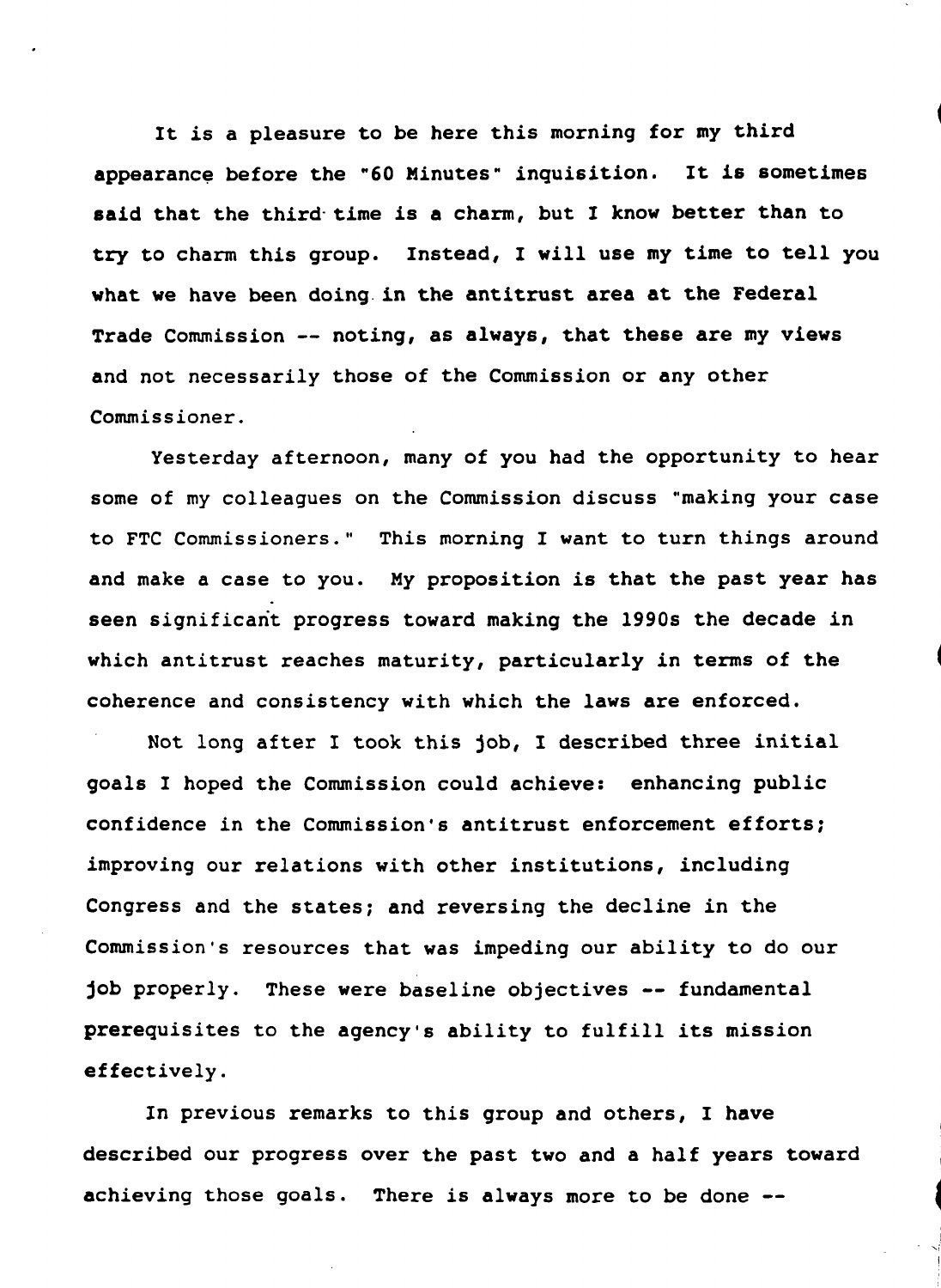particularly in the area of resources -- but I think it is fair to say that we have made great strides in each of these areas. In particular, the past year has seen significant progress in an area that has been noted by, among others, Tom Rosch, one of my inquisitors today: the increasing consistency in the basic approach to antitrust enforcement by.the federal antitrust agencies, the states and even, to a degree, antitrust authorities abroad.

The just-announced joint adoption by the Commission and the Justice Department of revised Merger Guidelines surely is a prime example of this progress. Others have spent a great deal of time during this Spring Meeting discussing specific aspects of the revised Guidelines, and undoubtedly that discussion will continue for some time to come. But I believe that one of the most important aspects of the joint Guidelines is the fact that both of the federal antitrust agencies have now formally subscribed to the same statement of merger enforcement policy. This benefits all those who come into contact with the system of dual merger enforcement at the federal level, including the courts, the business community and the bar. The joint Guidelines are an important milestone in cooperation at the federal level, and I congratulate all those who had a part in bringing them about.

Before describing what I see as some of the more significant changes in the 1992 Guidelines, I should stress that, in my view,

See Rosch, "From the Section Chair," Antitrust, Vol. 5, No. 1 at 2-3 (1990).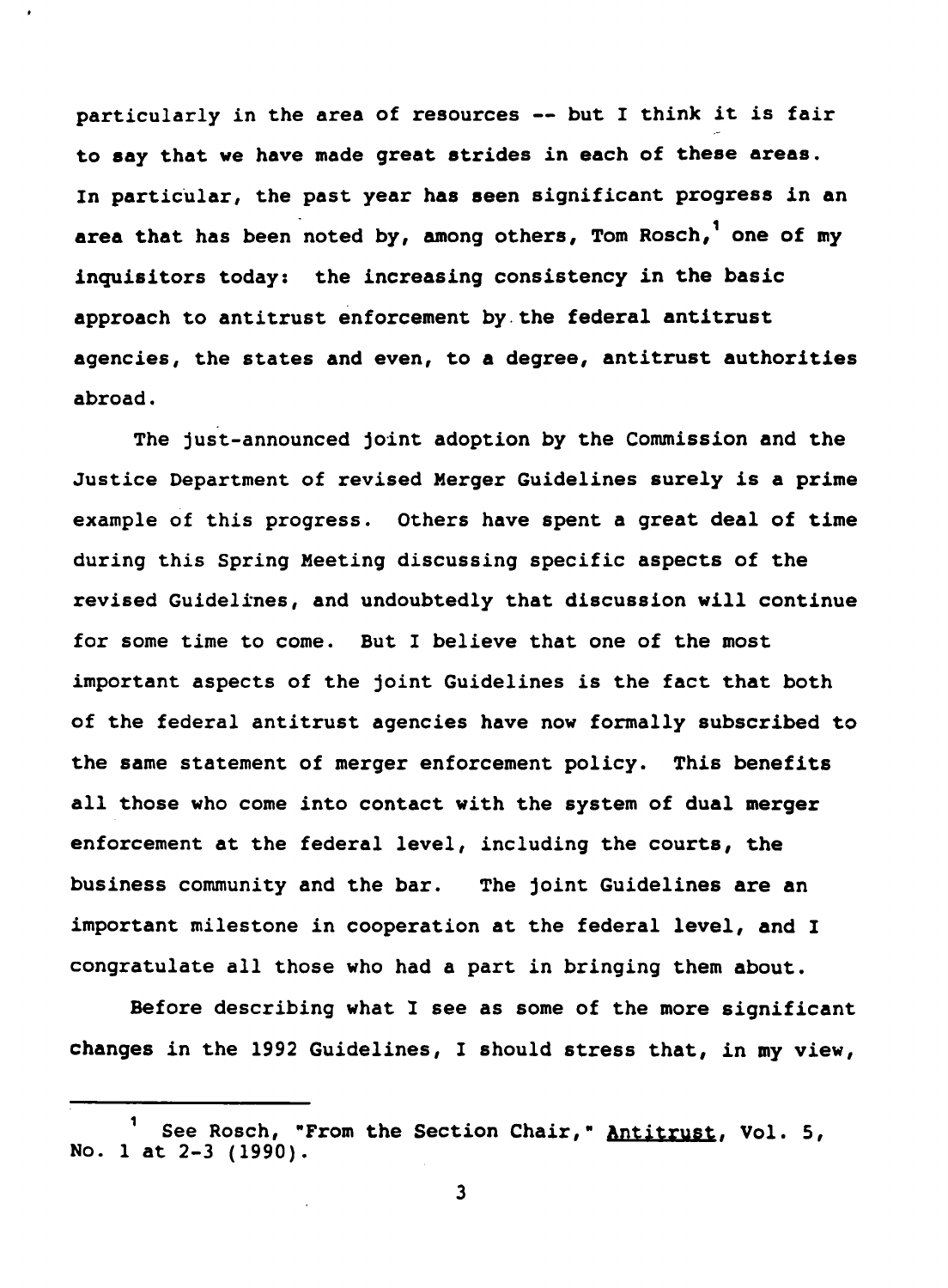the new Guidelines reaffirm the basic approach to merger analysis in the 1982 and 1984 Merger Guidelines and the Commission's 1982 Statement Concerning Horizontal Mergers. For the most part, the changes that have been made clarify the analysis, correct some misunderstandings under the prior Guidelines, and refine the Guidelines in light of advancements in thinking about mergers during the past decade. But on the whole, I do not expect the Commission's analysis of mergers to change substantially under the new Guidelines.

For example, the approach to market definition and measurement remains similar to that of the 1984 Guidelines, with the caveat that-firms likely to enter the relevant market by obtaining new assets within one year and without significant sunk costs generally will be treated as market participants. Similarly, the discussion of market concentration has been revised to more accurately reflect the agencies' actual practice. But mergers leading to a significant (100-plus HHI) increase in concentration in highly concentrated post-merger markets (more than 1800 HHI) remain presumptively anticompetitive, and mergers in the 1000 to 1800 HHI range will continue to be regarded as potentially raising significant competitive concerns.

That said, there clearly are some noteworthy changes.

The analysis of entry has been improved in several respects. Ease of entry remains a potentially dispositive issue in any merger investigation. But I believe the Guidelines' analysis is now more analytically rigorous, and better reflects how we

j<br>j l I j

la composita de la construcción de la construcción de la construcción de la construcción de la construcción de

~ j ~ I I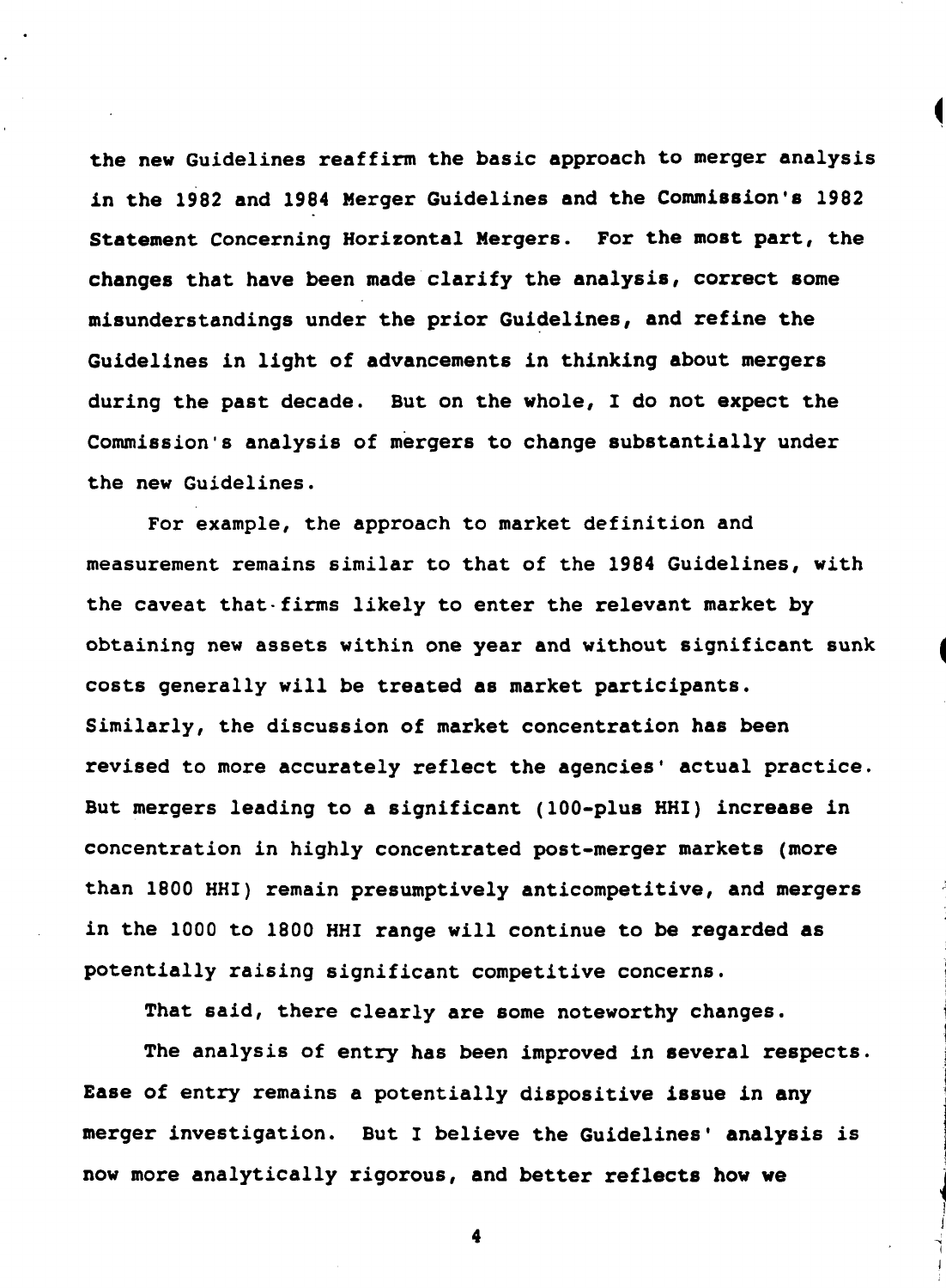actually analyze entry. Proponents of some mergers have in the past advanced very broad, theoretical ease of entry arguments. The new Guidelines now make clear that entry must satisfy three conditions: it must be timely; it must be likely to occur; and it must be sufficient to deter or counteract any anticompetitive effects from the merger. The Guidelines also make clear that all phases of entry must be taken into account, from planning and permitting through marketing, distribution and satisfaction of customer testing requirements.

I also believe the new Guidelines provide a more thorough discussion of the potential for mergers to allow the unilateral exercise of market power by the merged firms. Most of our merger investigations raise issues concerning possible collusion. **But** in some cases the merged firms may themselves be able to profitably restrict output and raise prices. The new Guidelines discuss how this can occur both in markets involving differentiated products -- where some buyers regard the merging firms' products as particularly close substitutes -- as well as in markets where the merging firms may be able to raise prices unilaterally because other firms lack sufficient capacity to increase output and restrain the price increase. Although these theories may not come into play in a great many investigations, the new Guidelines' description of them should help the public's understanding of how these issues are analyzed.

The new Guidelines also discuss the fact that coordinated anticompetitive effects entail (1) reaching terms of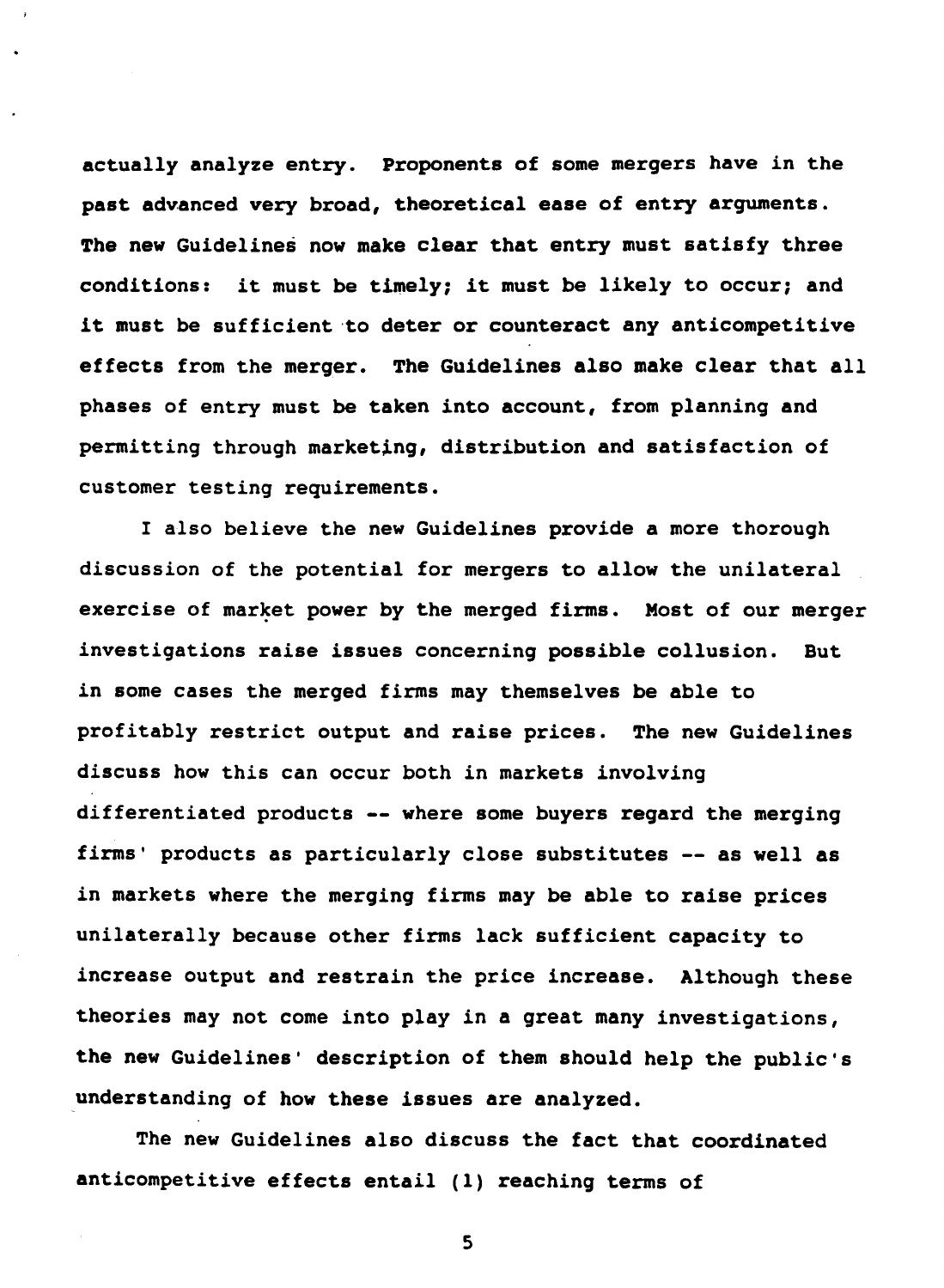coordination, (2) the ability to detect cheating and (3) the ability to punish cheating. In large part the discussion adds conceptual clarity without changing the essence of our analysis.

The new Guidelines also eliminate language from the prior Guidelines referring to the financial condition of firms in the relevant market. Some had misapplied that language, attempting to turn it into a "flailing firm" defense and arguing that an otherwise anticompetitive merger should be allowed because one party was in a weak financial position, perhaps because of a downturn in the business cycle, as opposed to being in danger of imminent failure, as is required under the "failing firm" The elimination of that language and the defense. misunderstandings that came with it are a clear improvement.

In addition to increased cooperation and consistency in antitrust enforcement at the federal level, the past year has seen continued progress in cooperation between federal and state enforcement authorities -- one of my major objectives, as I mentioned earlier.

Avenues of cooperation include the referral of complaints and investigational leads between the Commission and the states, as well as parallel investigations. For example, recently we received a request from a state Attorney General's office for an opportunity to discuss with staff competitive issues relevant to a merger that had been reported to the Commission pursuant to the Hart-Scott-Rodino Act. While there are substantial legal constraints on our ability to share HSR-submitted information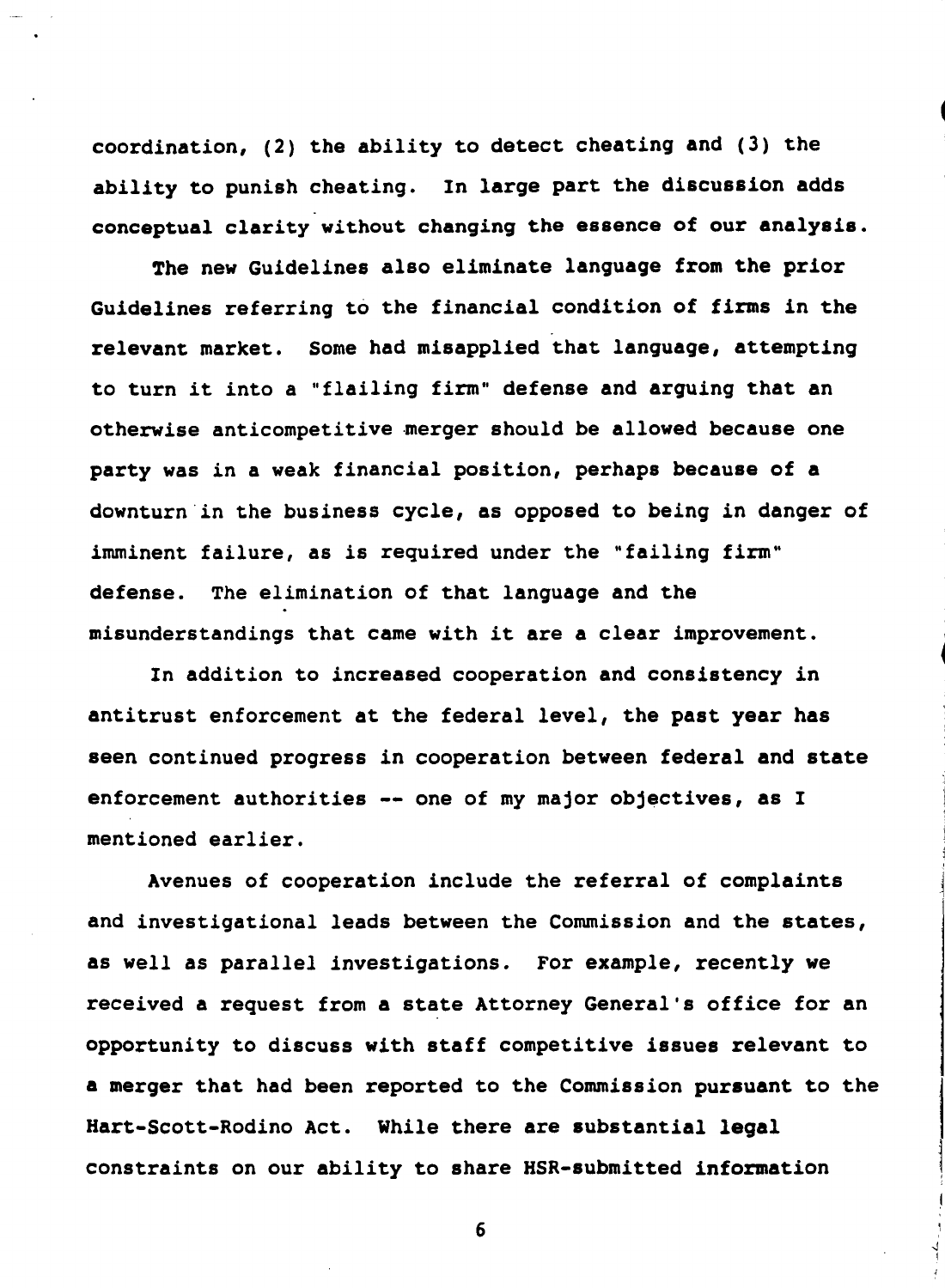with the states, in this instance the Commission received waivers of confidentiality from the parties to the transaction. Armed with these waivers, the Commission staff was free to discuss the transaction with representatives of the interested state.

The Commission is now taking steps to expand and formalize this type of federal-state cooperation in merger investigations, which until now has occurred on an ad hoc basis. In early March. the Commission announced in the Federal Register<sup>2</sup> the details of a proposed program that would operate in conjunction with the Voluntary Pre-Merger Disclosure Compact developed by the National Association of Attorneys General. Parties reporting transactions to the Commission under the HSR Act may "invoke" the Compact by providing HSR filings and certain other materials to a designated If firms meet these obligations, the Compact liaison state. members have in turn agreed not to serve compulsory demands for information during the HSR waiting period and prior to filing a lawsuit to enjoin the proposed transaction. Under the proposed program, if the filing parties choose to invoke the NAAG Compact and if they provide the Commission with appropriate waivers of confidentiality, the Commission staff will be authorized to provide various types of assistance to the liaison state in analyzing the merger.

I should emphasize that the federal-state cooperation I have described would occur only with the consent of the merging

 $\mathbf{z}$ Request for Comment on Proposed Cooperative Program For Federal-State Cooperation in Merger Enforcement, 57 Fed. Reg. 8127 (March 6, 1992).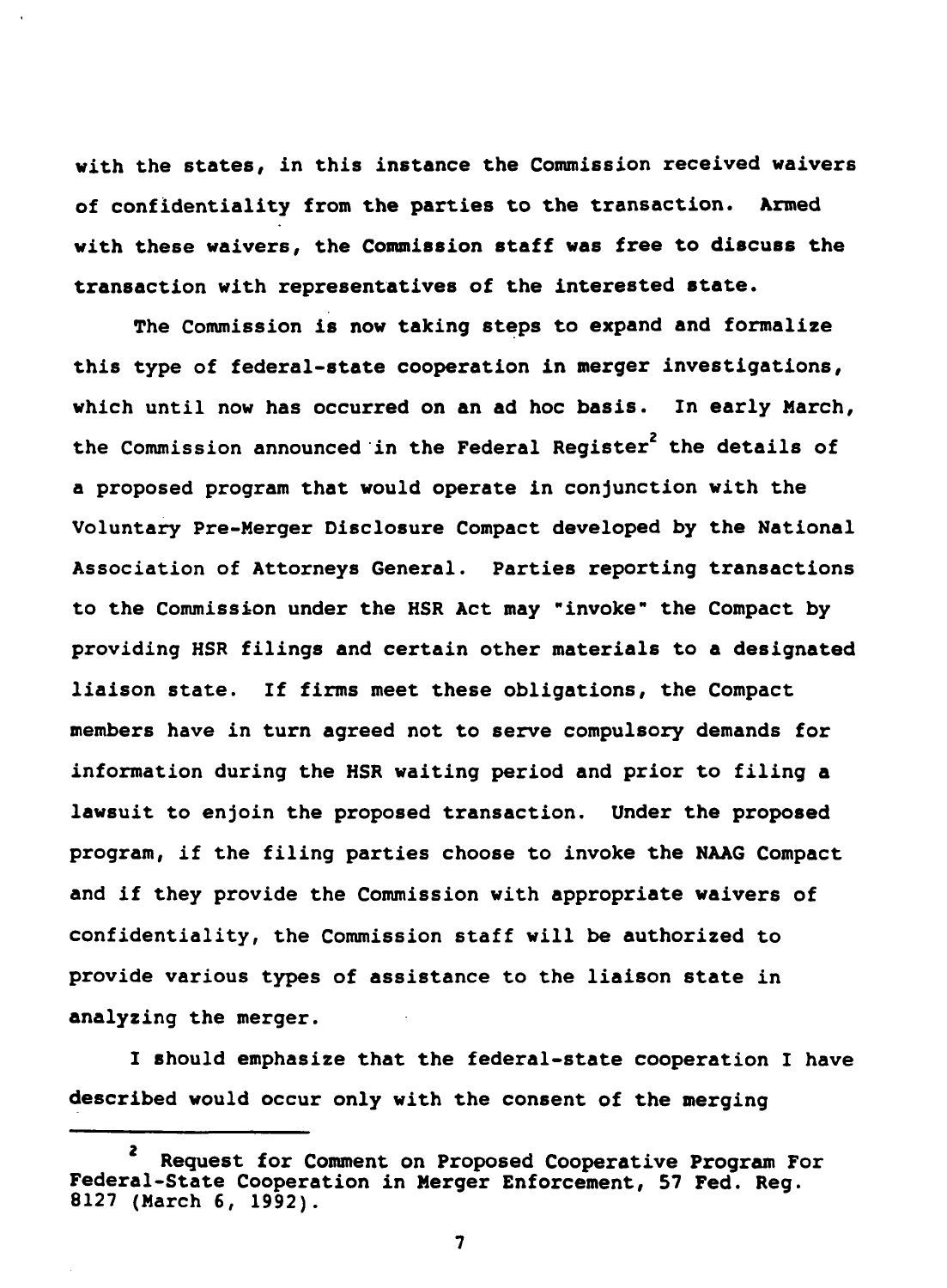parties. The Commission has solicited public comments on the proposal, and I anticipate that the Commission will promptly evaluate any comments that are received.

Before leaving this topic, I want to acknowledge the assistance that the FTC has received from numerous states in connection with the Ticor litigation.<sup>3</sup> The principal issue in Ticor is the contours of the state action exemption, and in particular, the standard for determining when private anticompetitive conduct is "actively supervised" by the state. The case involved price fixing for title search and examination services by a rate bureau. The Commission found that the "active supervision" prong is not met unless state officials determined that the privately-set rates met the state's own statutory criteria and then affirmatively approved the rates. The Third Circuit reversed the Commission, but the Supreme Court granted certiorari and heard oral argument in January of this year. An amicus curiae brief in support of the Commission's position was filed by the Attorneys General of 36 states. I would like to express my appreciation to everyone involved in that project.

Progress toward cooperation in antitrust enforcement has not been confined to domestic activities. Our international activities of the past year served to deepen cooperative relationships that have been developing over the past several years. We continued to assist those countries that are striving

 $\mathbf{3}$ Ticor Title Insur. Co. v. FTC, 922 F.2d 1122 (3d Cir.), reh'g denied, 922 F.2d 1141 (3d Cir. 1991), cert. granted,  $(October 7, 1991).$ U.S.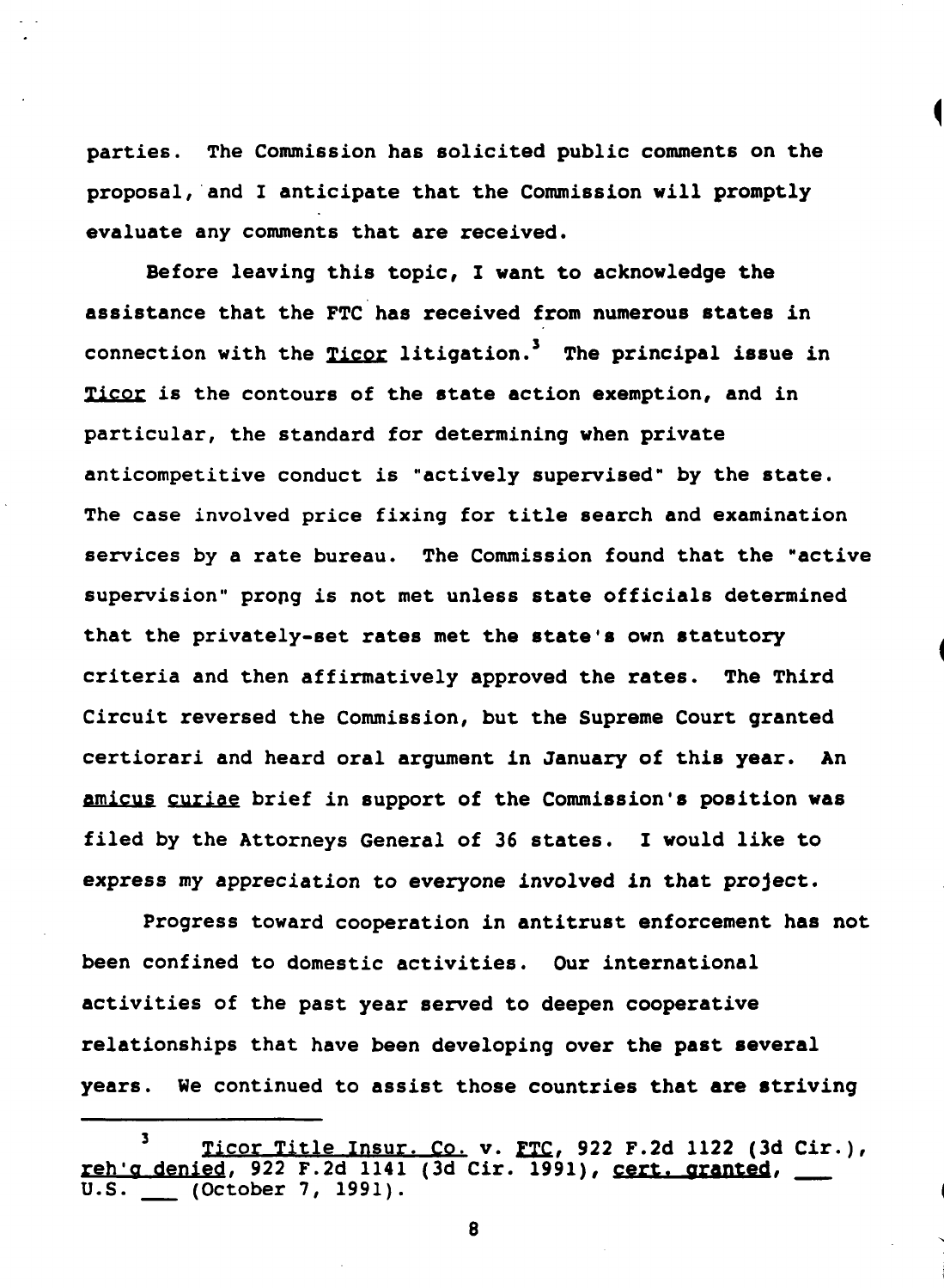to convert to market economies. At the same time, we formally defined our relationship with the antitrust authorities of the European Communities, even as we participated in an effort within the Organization of Economic Cooperation and Development to identify and address differences in the merger review procedures followed in OECD member countries.

The Federal Trade Commission and the Department of Justice are cooperating in a program funded by the Agency for International Development ("AID") to provide technical antitrust and consumer protection advice to the newly-formed democracies of Central and Eastern Europe. Currently, the program covers Poland, Czechoslovakia, Hungary, Bulgaria, Romania, Estonia, Latvia and Lithuania. The technical assistance consists of four major types of activities: (1) placement of long-term resident advisors; (2) short-term assistance missions by additional attorneys and economists with particular expertise in specific industries or anticompetitive practices being addressed by the antimonopoly agencies; (3) internships in the United States to provide government officials from Central and Eastern Europe with a broader understanding of the implementation of competition law; and (4) regional workshops on enforcement issues.

Currently, the FTC and DOJ each have one professional working long-term with the competition authorities in Czechoslovakia and one each working long-term in Poland. Their role is to give those authorities the benefit of U.S. experience with antitrust law enforcement and to provide training in its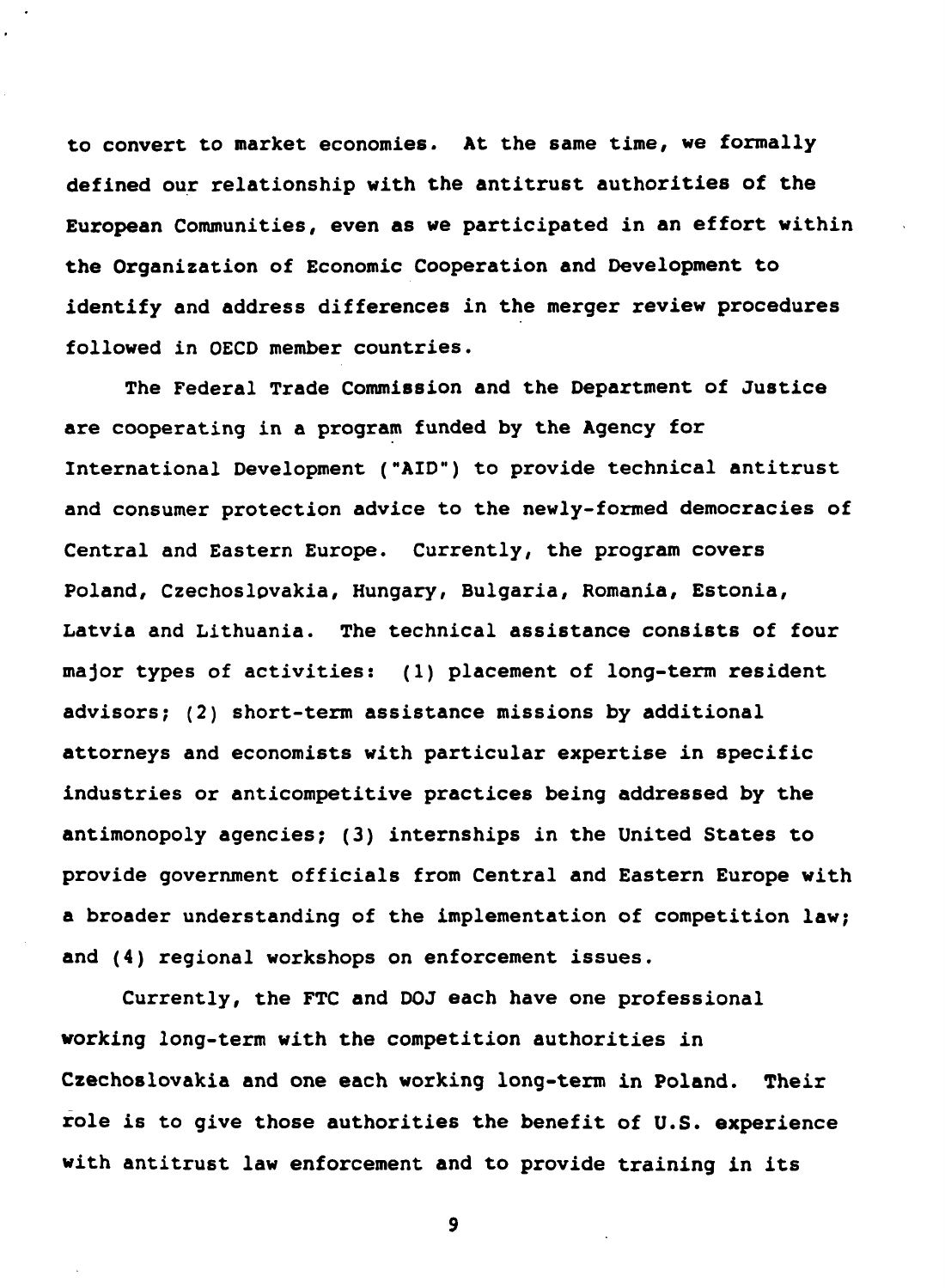practical application. A number of short-term assistance missions by attorneys and economists with particular expertise in specific industries have supplemented their work.

In March, a team of FTC and DOJ experts, headed by Commissioner Dennis Yao, gave assistance to the Hungarian Competition Agency on such matters as antitrust enforcement techniques, requlatory issues, and criminal antitrust enforcement. We are providing similar assistance to Bulgaria and Romania. Also in March, we and DOJ held a regional conference in Vienna on Competition Policy and Law Enforcement for staff from the competition agencies of Poland, Czechoslovakia, Hungary, Bulgaria, Romania, Latvia and Lithuania on the actual investigational techniques and methods for economic analyses used in the United States in antitrust enforcement.

Last September, the United States and the European Commission signed an agreement designed to promote cooperation and coordination in the enforcement of our respective competition laws. Under this agreement, U.S. and EC competition authorities have agreed to notify each other of enforcement activities which may affect important interests of the other. We also will share information with each other within the limits of our respective confidentiality laws. The Agreement takes a step beyond our existing bilateral cooperation accords by providing that we may ask each other to proceed against anticompetitive conduct that occurs on one continent and results in harm to the other. We have also agreed to meet our EC counterparts twice yearly to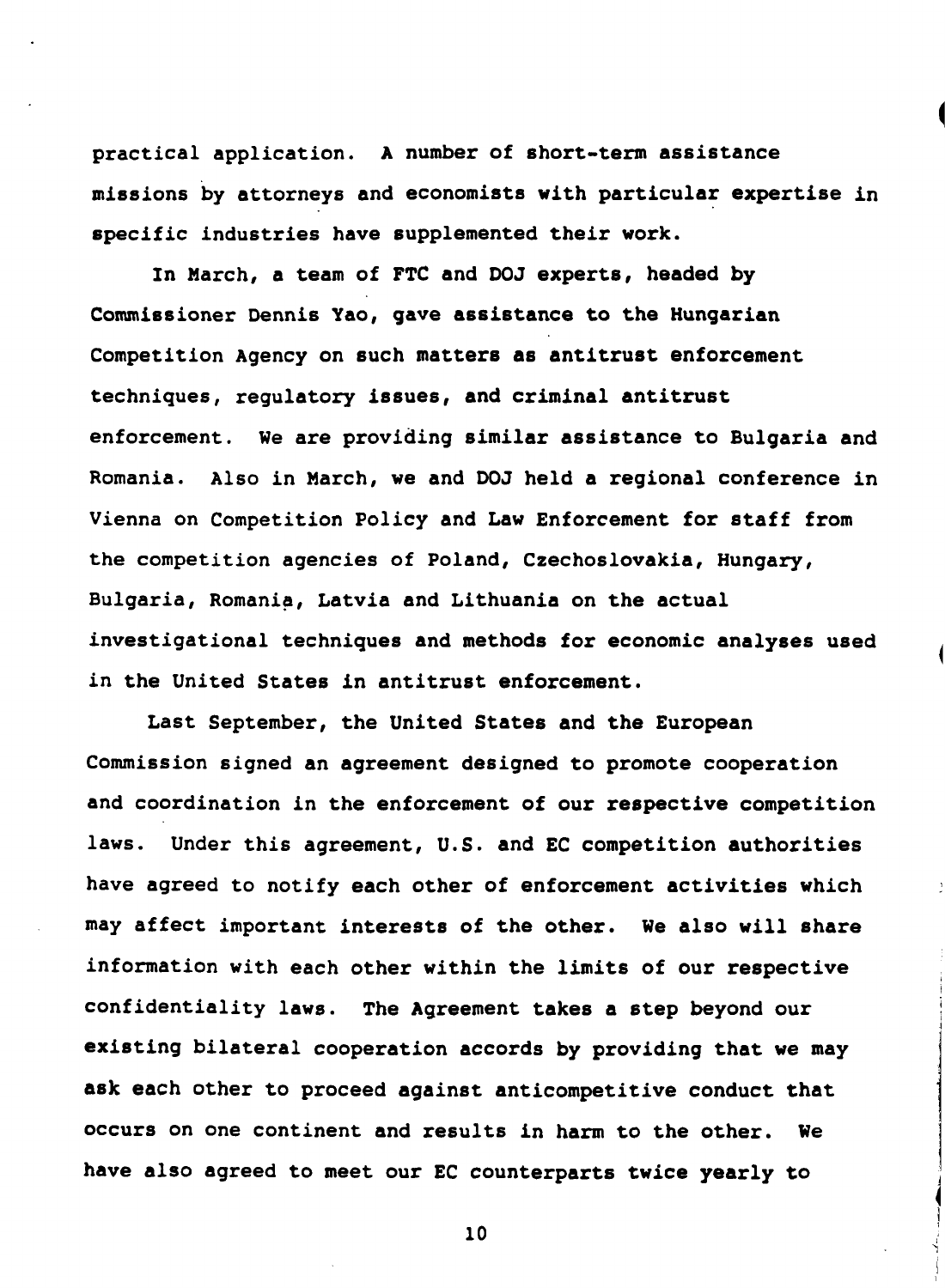discuss our enforcement activities and matters of mutual interest in the application of our competition laws. This agreement was negotiated and signed in less than one year, which shows the importance both sides place on improving cooperation in antitrust enforcement and the avoidance and resolution of conflict.

As exemplified by the recent Report of the ABA Special Committee on International Antitrust, more and more attention is being focused on international antitrust harmonization. The increasingly international scope of business activity underscores the desirability of greater consistency in existing "rules of the game" from country to country, as well as the growing recognition of competition policy as an important element of an open international trading system. We have taken note of the recommendations of the ABA Special Committee's Report directed toward the strengthening and harmonization of antitrust laws throughout the world.

We continue to maintain a regular liaison with antitrust authorities in other countries, including the Japanese Fair Trade Commission ("JFTC"). In February of last year the JFTC proposed two new sets of enforcement guidelines. The Commission's staff provided comments to the JFTC and many of these comments apparently were taken into consideration in the final, published version of these guides.

The progress I have been describing toward greater cooperation and consistency in antitrust enforcement is not an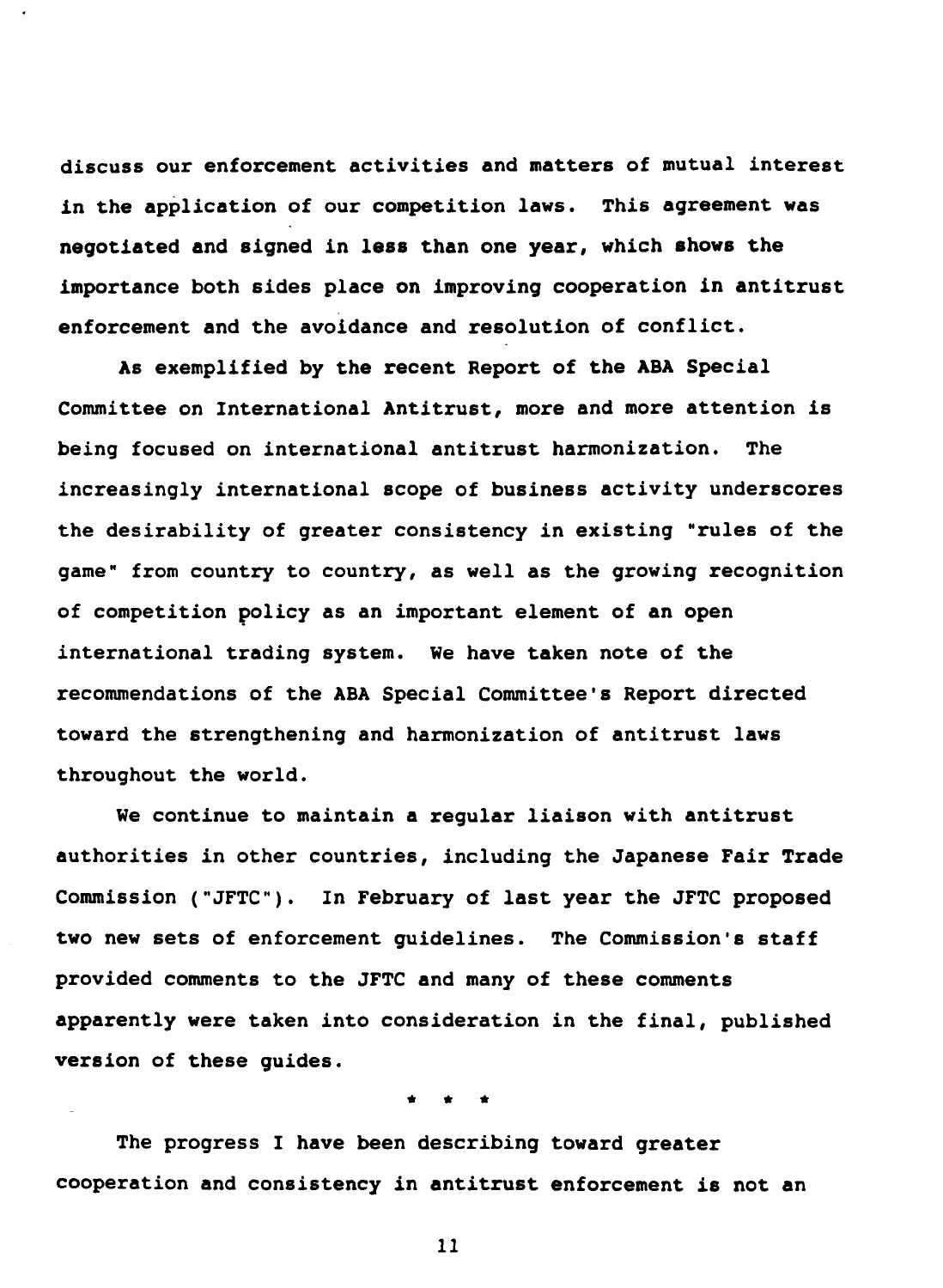end in itself, but a means to improving the substance of enforcement activities. At the Federal Trade Commission, the past vear has seen initiatives in some new areas as well as some familiar ones.

On the merger enforcement front, the decline in the number of Hart-Scott-Rodino filings that was observed in fiscal years 1990 and 1991 appears to have levelled off, with the number of reported transactions so far this fiscal year about equal to the number at this point last year. As of March 31, we had issued 12 second requests and taken 3 enforcement actions since the fiscal year began last October.

A highlight of the Commission's year in merger enforcement was the University Health case.<sup>4</sup> The Commission successfully blocked the proposed acquisition of St. Joseph Hospital of Augusta, Georgia, by University Health, Inc., which operates another nonprofit hospital in the Augusta area. The Commission asserted that the acquisition would have removed one of the few competitors in the market for the provision of in-patient services by acute-care hospitals in the Augusta area. This is an important decision for several reasons. First, the decision confirms that the Commission has jurisdiction over asset acquisitions by nonprofit entities. Second, the decision is important because the Eleventh Circuit rejected a number of

Federal Trade Commission v. University Health, Inc., 938 F.2d 1206 (11th Cir. 1991).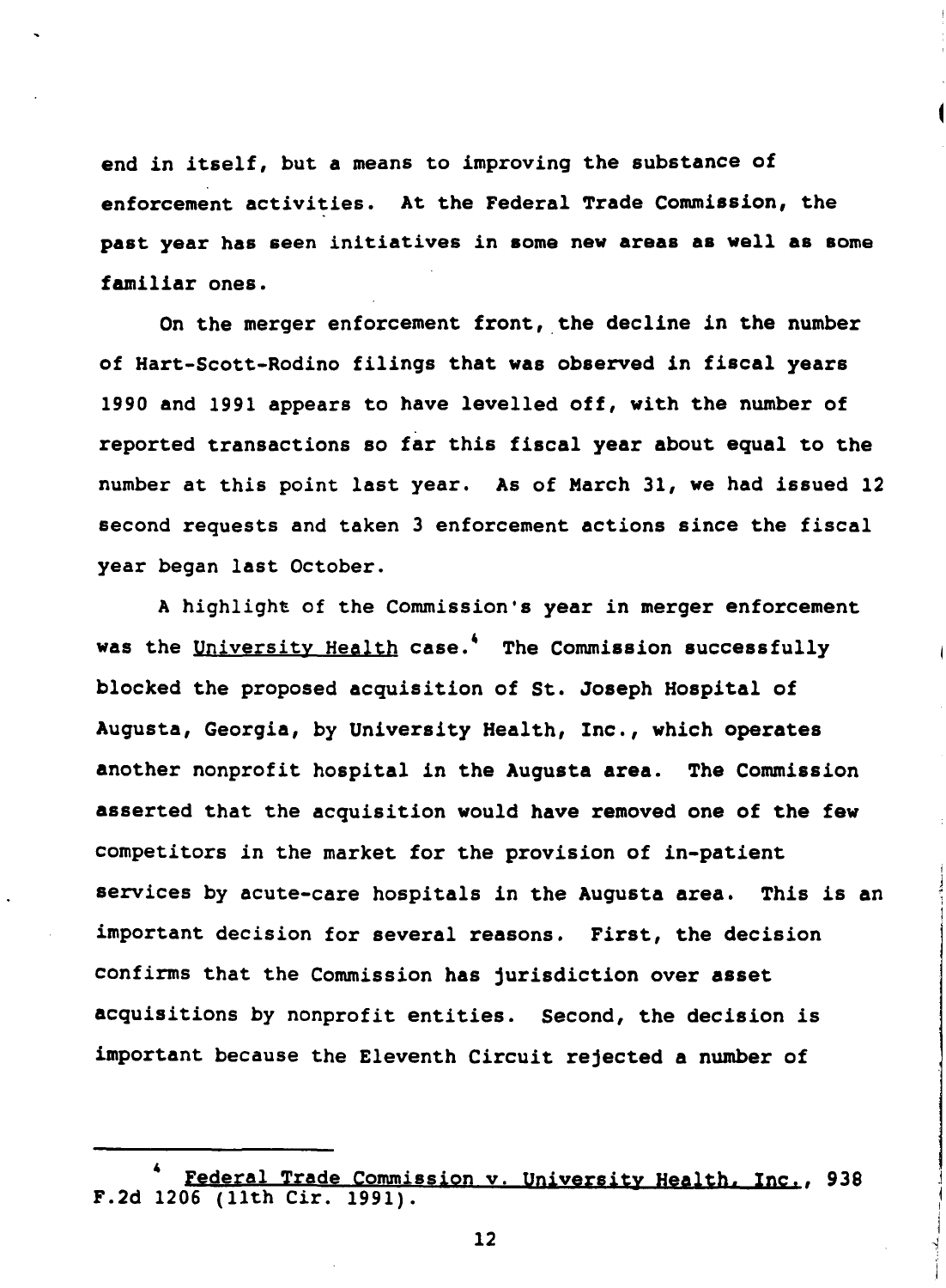defenses that the Commission's staff arqued should not immunize the otherwise anticompetitive acquisition.

The district court originally denied the Commission's request for an injunction despite the concentrated market and a substantial barrier to entry caused by Georgia's certificate of need law.<sup>5</sup> The Eleventh Circuit reversed. The court of appeals rejected the notion that St. Joseph was a weak competitor, the so-called "flailing firm" defense. This is an area where, as I said earlier, I believe the revised Merger Guidelines improve upon the 1984 Guidelines, by eliminating language that has encouraged merging parties to assert the "flailing firm" defense.

The Eleventh Circuit also rejected the finding that possible efficiencies resulting from the acquisition could overcome the presumption of illegality. The court concluded that only efficiencies that "ultimately would benefit competition and, hence, consumers" can be interposed as a defense.<sup>6</sup> Finally, the court rejected the notion that nonprofit entities would be less likely than profit-maximizing institutions to abuse market power. A provisional settlement in this case is currently before the Commission.

Last year the Commission authorized its staff to seek a preliminary injunction and temporary restraining order in federal court to block the proposed acquisition of Heimann GmbH, a

<sup>5</sup> Federal Trade Commission v. University Health, Inc., 1991-1 Trade Cas. (CCH) 1 69,444 (S.D. Ga. 1991).

University Health, 938 F.2d at 1223.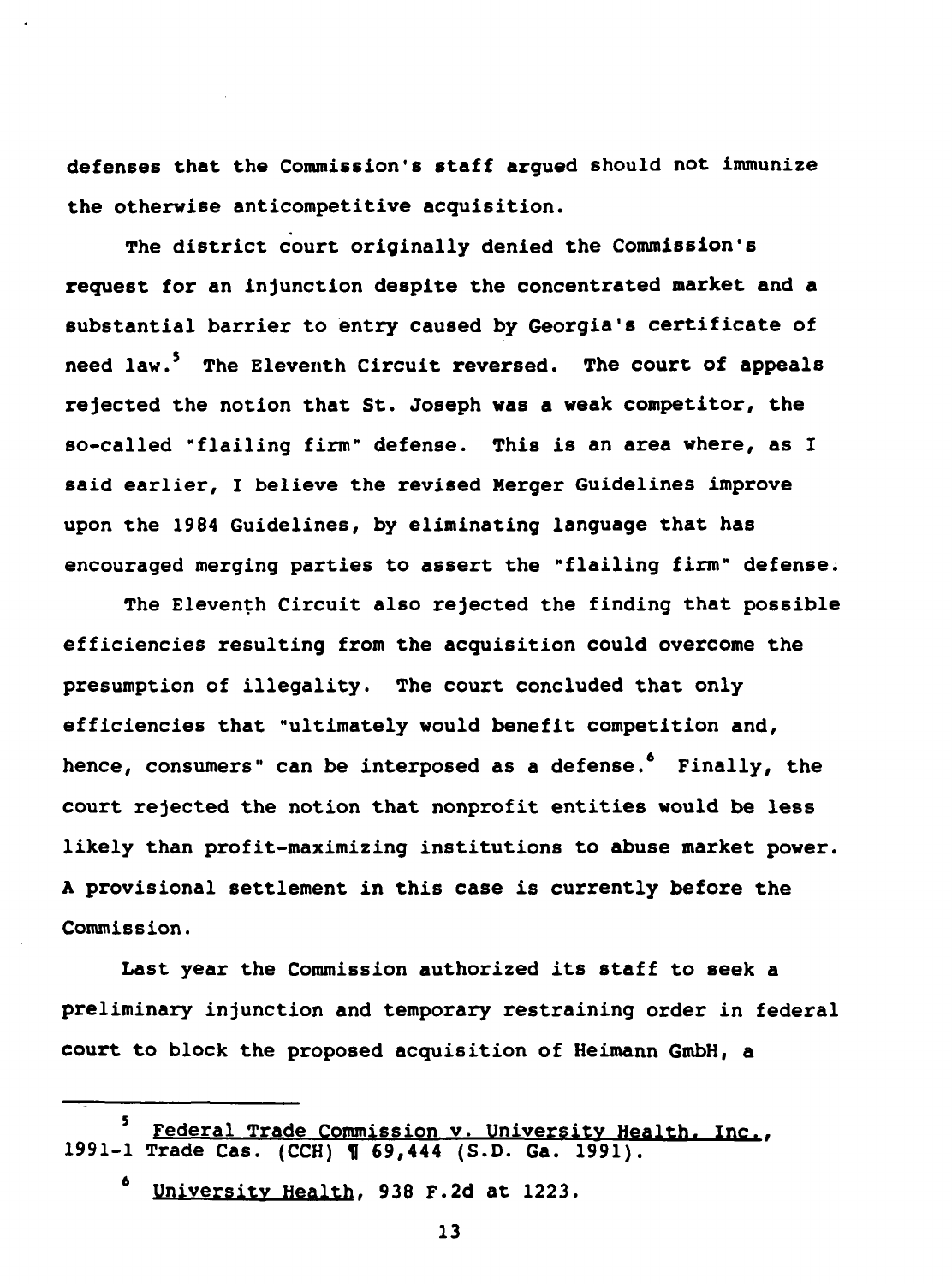subsidiary of Germany's Siemens AG, by EG&G, Inc.<sup>7</sup> The Commission believed that the proposed acquisition would have substantially decreased competition in the U.S. market for x-ray security screening equipment of the type commonly found in airport concourses. EG&G is the industry leader in the U.S. market for x-ray security equipment, with a rapidly growing presence outside the United States. Heimann is the largest x-ray screening equipment manufacturer outside this country. Although at the time of the proposed acquisition, Heimann was a relatively new entrant into the U.S. market, it had managed to obtain a significant market share here. After the Commission announced its intention to challenge the proposed acquisition, EG&G notified the Commission of its decision to restructure its proposed acquisition of Heimann and to forego acquiring those Heimann assets related to the German firm's x-ray security business.

The Commission also authorized its staff to seek to enjoin a proposed merger between two of the world's leading manufacturers of Molecular Beam Epitaxy ("MBE") systems, which are used in the manufacture of semiconductors.<sup>8</sup> Instruments SA had proposed to acquire the Molecular Beam Epitaxy Equipment Division of INTEVAC, Inc. The Commission believed that the proposed combination could substantially lessen competition in the manufacture and sale of

 $\overline{\mathbf{z}}$ Heimann GmbH, 5 Trade Reg. Rep. (CCH) 1 23,037 (August 8, 1991).

Instruments SA, 5 Trade Reg. Rep. (CCH) 1 22,995 (May 23, 1991).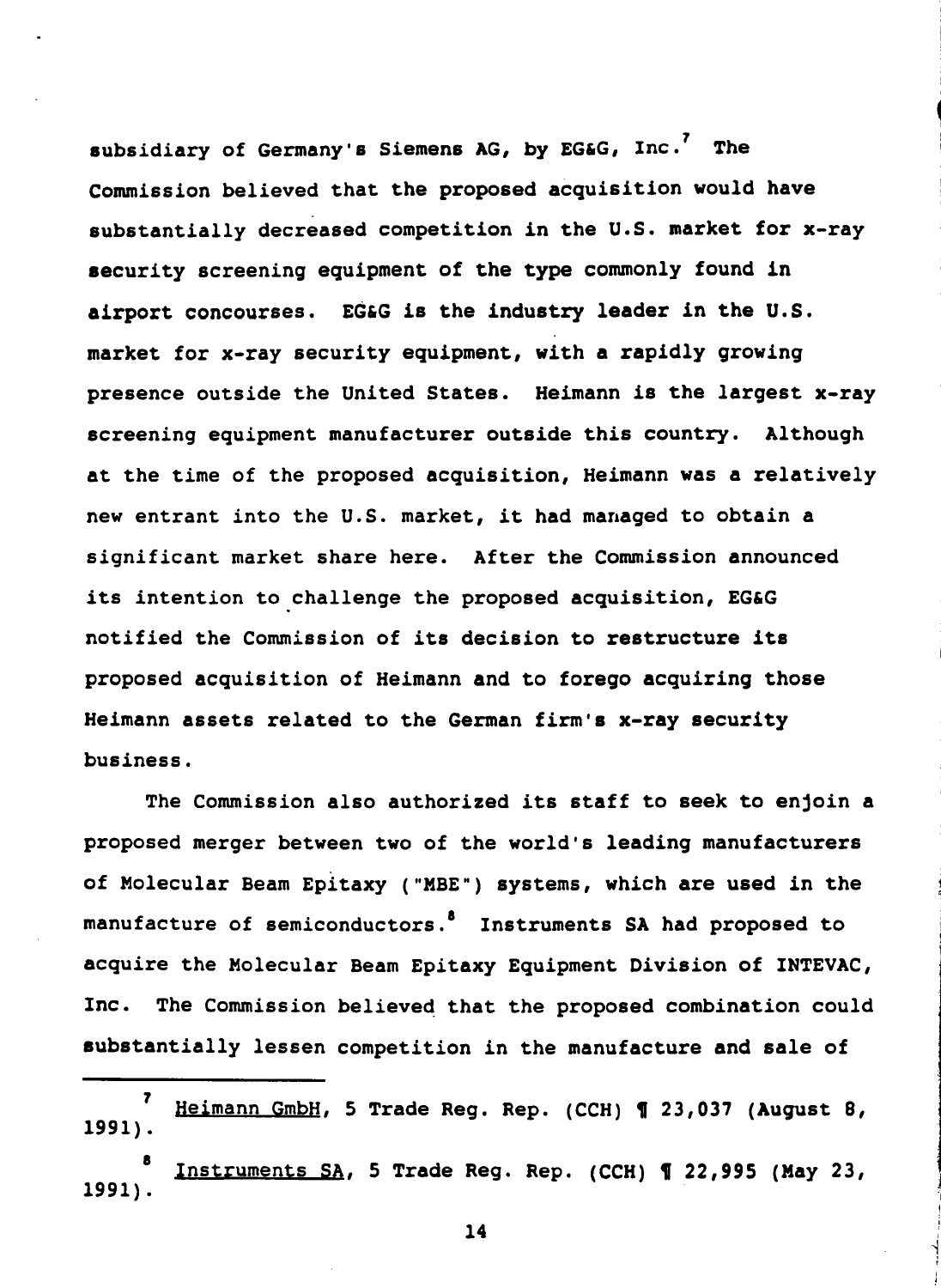MBE systems and equipment. After the Commission vote, the parties abandoned the transaction.

Among the merger cases that were resolved by consent order in the past year, the Commission recently accepted a consent agreement because it had reason to believe that UK-based Hanson's acquisition of Beazer, another British company, would substantially reduce competition in the northern California gray portland cement market.<sup>9</sup> The proposed acquisition allegedly would have increased concentration in an already highly concentrated market which is difficult to enter through the construction of either cement manufacturing plants or deep-sea import terminals.

The Commission also gave final approval to a consent order involving RWE Aktiengesellschaft's proposed \$1.3 billion acquisition of Vista Chemical Company.<sup>10</sup> The Commission alleged that the acquisition would eliminate competition in the market for the worldwide manufacture and sale of high purity alcohol process alumina. The order requires RWE to take a number of steps to preserve competition in the relevant market, including licensing certain technology and assisting the licensee in the formation and initial operation of a joint venture capable of establishing itself as a viable competitor.

<sup>9</sup> Hanson PLC, FTC File No. 921-0014 (December 16, 1991).

Alpha Acquisition Corp., FTC File No. 911-0040 (January  $25, 1991$ .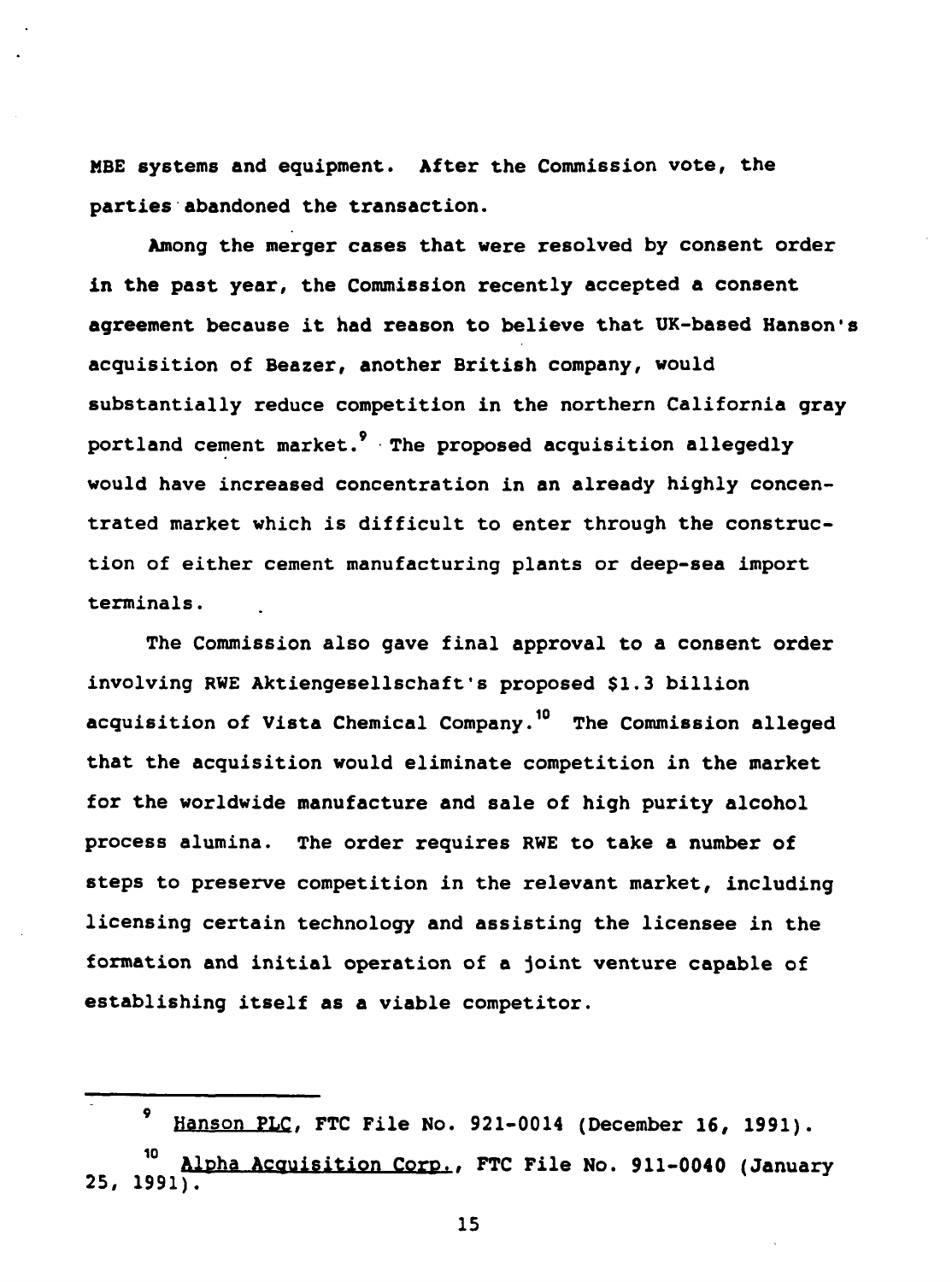Recently the Commission finalized a consent and hold separate order resolving Commission charges that Mannesmann, A.G.'s proposed acquisition of Rapistan Corporation would substantially decrease competition in the market for high-speed, light-to-medium duty conveyor systems.<sup>11</sup> Rapistan and Buschman are both leading suppliers of high-speed conveyor systems used to transport and sort cartons for such applications as grocery and general merchandise warehouse operations. Under the settlement, Mannesmann agreed to divest its Cincinnati-based subsidiary, The Buschman Company.

In recent weeks the Commission issued a decision and order, my own first adjudicative opinion since joining the FTC, dismissing a 1988 complaint challenging Owens-Illinois' acquisition of Brockway, Inc. The transaction combined two of the three largest producers of glass containers in the United States. Despite concentration levels and entry conditions which raised competitive concerns, the Commission found anticompetitive effects to be unlikely.

Much of the opinion is devoted to product market issues, and it illustrates in some depth the theory and application of Merger Guidelines principles. The opinion rejects an all-glasscontainer market but determines that a small but significant and nontransitory price increase could be sustained in six inelastic end-use markets.

<sup>11</sup> Mannesmann, A.G., FTC File No. 911-0110 (January 15,  $1992$ .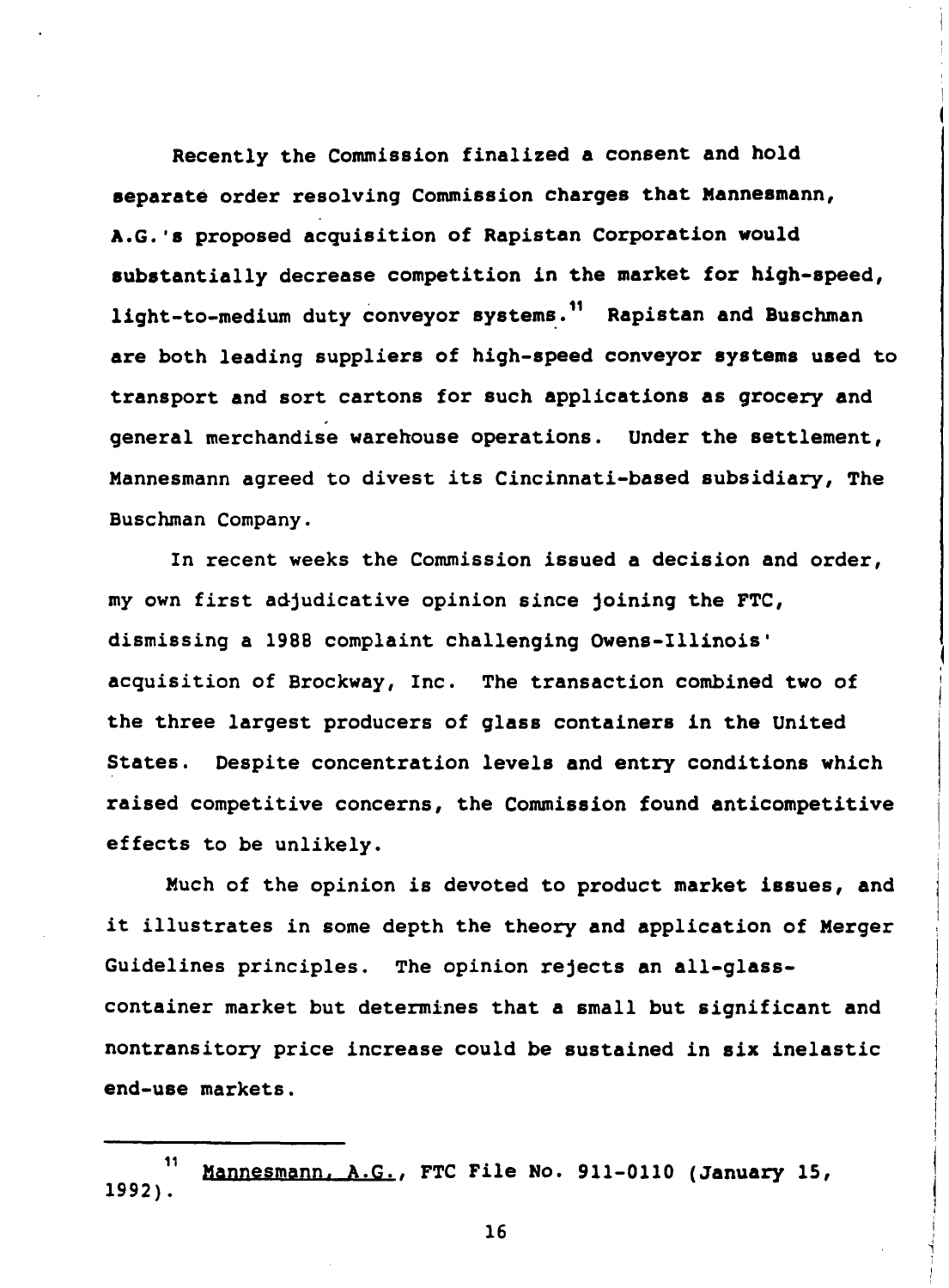The Commission concluded that under the totality of the circumstances present, selective collusion focused on identified end-use markets was unlikely. First, the Commission observed that the six inelastic end-use markets constitute less than 15% of the overall glass container industry. Then the Commission emphasized that suppliers of glass containers for the elastic uses can convert their facilities to produce containers for the inelastic markets with "extraordinary speed"--as little as five to eight hours. To this the Commission joined various supplemental factors including use of stock containers (making it possible for buyers to evade a selective collusive scheme) and concentration of large market shares in a few buyers, some with self-manufacturing capabilities and some with long-term, contractual price protection. "On the basis of [the] record as a whole," the Commission found no reasonable probability of collusion in any of the product markets.

In the merger compliance area, four civil penalty actions for violations of the Hart-Scott-Rodino premerger reporting Act and Rules have been prosecuted by the Commission's staff or referred to the Justice Department in the past year.<sup>12</sup> So far,

<sup>12</sup> In United States v. General Cinema Corp., 1992-1 Trade Cas. (CCH) ¶ 69,681 (D.D.C. 1992), a case challenging General Cinema's claimed investment intent in purchasing shares of Cadbury Schweppes, General Cinema paid \$950,000 to settle the matter. In United States v. Atlantic Richfield and U.F. Genetics, 1992-1 Trade Cas. (CCH) ¶ 69,695 (D.D.C. 1992), the United States filed actions challenging the timing of the premerger filing in Atlantic Richfield's sale of its agricultural seed company to U.F. Genetics, alleging a transfer of assets requiring filing under a beneficial ownership theory. ARCO paid  $(continued...)$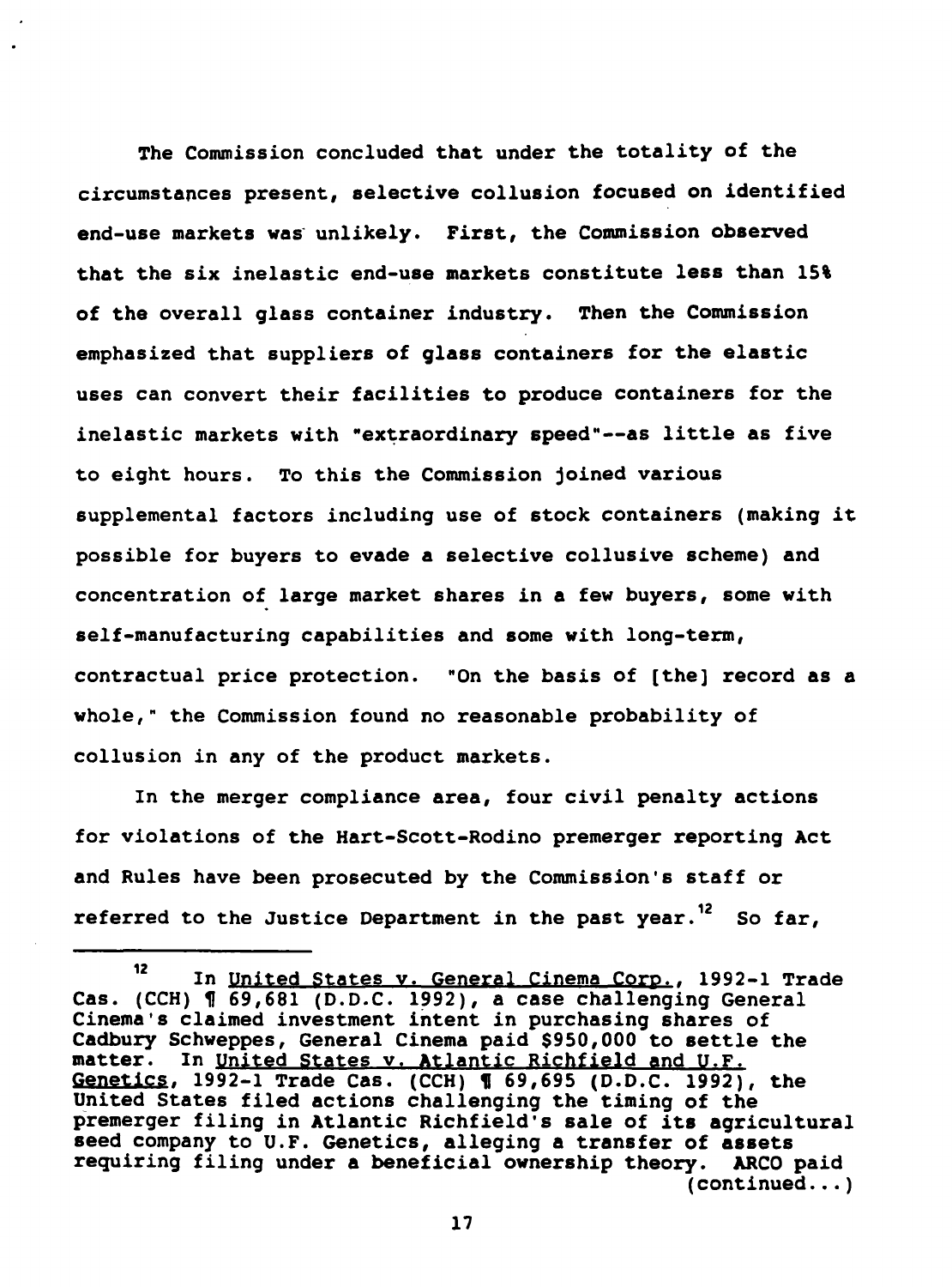settlements calling for payment of a total of nearly \$1.4 million have been obtained in three of these cases. In some of the cases, the Commission's attorneys have acted as Special Attorneys to the United States Attorney General pursuant to the Memorandum of Agreement between the Commission and the Department of Justice, which was announced last year.

We have also continued our efforts to minimize the burden that the statutory Hart-Scott-Rodino process imposes on merging parties. The Bureau of Competition has made frequent and successful use of the "quick look" investigative procedure, which seeks the parties' cooperation in focusing on potentially dispositive issues at the outset of the investigation where specific competitive concerns can be identified, rather than proceeding directly to full compliance with the second request. Most of these "quick looks" have resulted in resolving the concerns and allowing the transaction to proceed.

The Bureau of Competition has also continued to streamline its model second request, and to achieve greater consistency among second requests proposed by the Bureau's various litigation units. Work is also in progress on possible improvements to the initial HSR reporting form that would give us a better picture of

 $12$  (... continued)

<sup>\$290,000 (93%</sup> of the maximum statutory penalty) to settle the claim in February 1992. U.F. Genetics agreed to pay \$150,000, and the United States' claim under that agreement is pending in U.F. Genetics' bankruptcy proceeding in California. And in United States v. William Farley, No. 92C1071 (N.D. Ill. February 12, 1992), the United States is challenging Mr. Farley's claimed investment intent in acquiring shares of West Point Pepperell.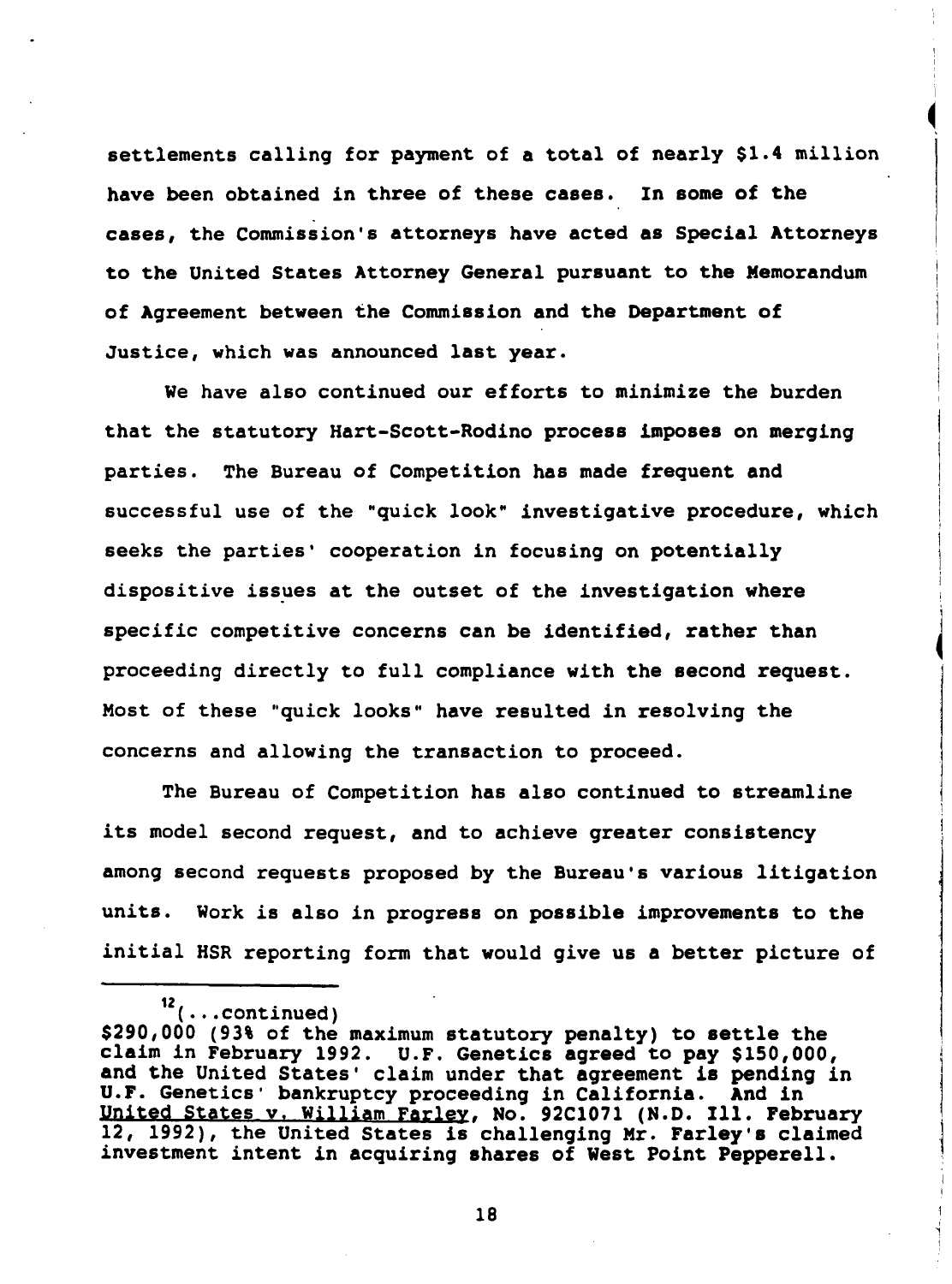proposed transactions at the outset and thereby reduce the need for second requests. I should also call attention to the substantial Commission resources that are devoted each year to giving HSR compliance advice. Our HSR office handles thousands of telephone calls each year, performing a highly valuable service to the business and legal communities.

I also want to report to you this morning on the results of the just-released staff report of our Bureau of Economics titled "Case Studies of the Price Effects of Horizontal Mergers" -- what has been termed the "merger retrospective" study. Two years ago in this forum I described the project that I had asked our staff to undertake, in which several mergers that the Commission did not block would be revisited to examine their competitive effects. The study was designed in part to assess criticism that merger enforcement was too lax during the 1980s, and to identify any areas where our merger analysis might need revision.

I reported to you then the results of the shorter-term project in this study, which revealed no fundamental flaws in the Commission's original analyses but indicated the need for a more rigorous analysis of factors such as ease of entry. The more comprehensive project that has now been completed fills an important gap in the antitrust literature: empirical analysis of the effects of actual horizontal mergers on market prices. This study, undertaken by our Bureau of Economics staff, is by no means a definitive reading of the mergers' effects. **The**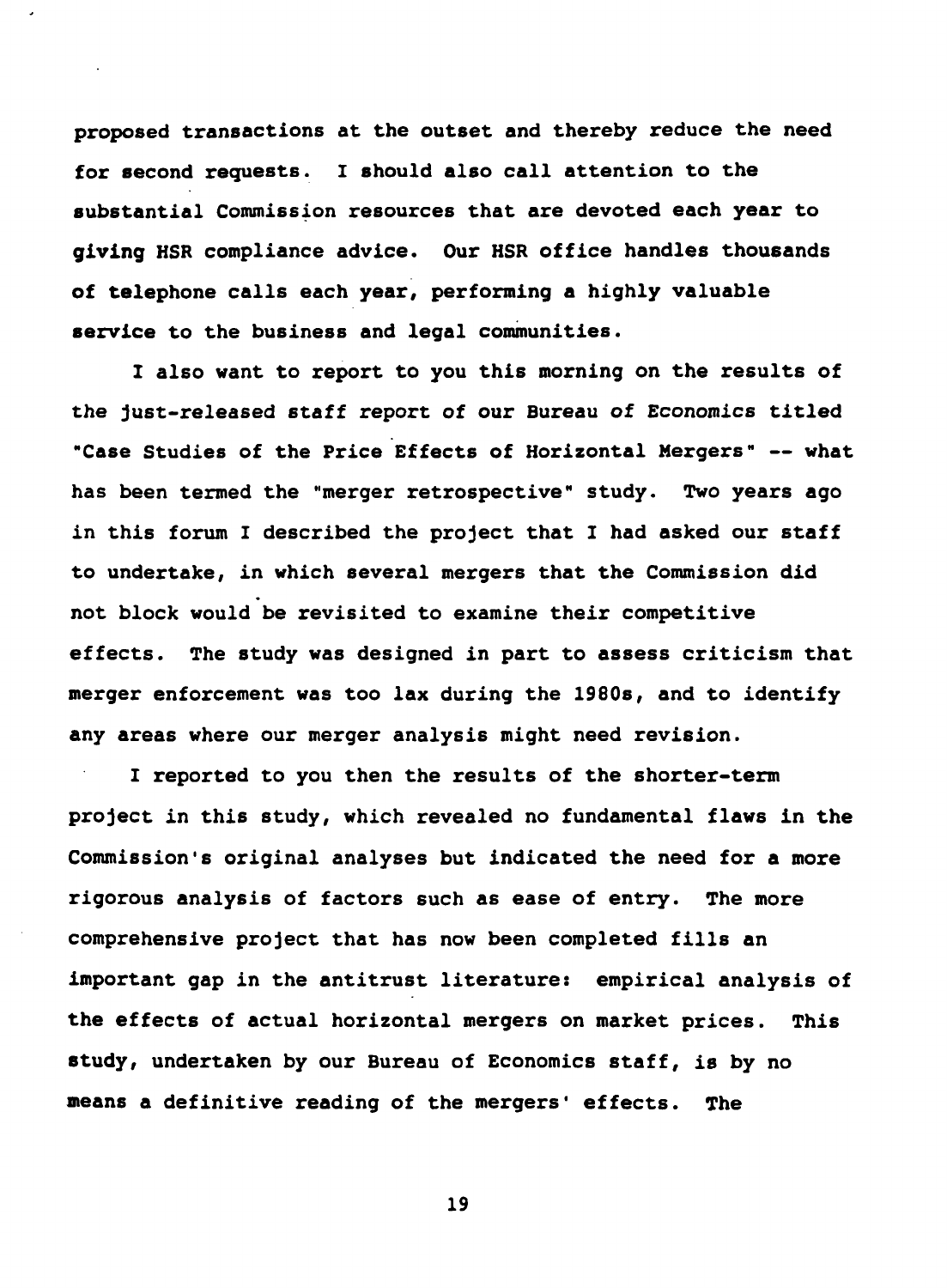conclusions are tentative ones, but interesting nonetheless, and deserving of further study.

One of the case studies examines the 1985 merger of Kaiser Cement Corporation and Lone Star Industries -- the only two cement producers in Hawaii -- which was not challenged by either federal antitrust agency. The study notes that imports, which had been increasing prior to the merger and were readily accessible, had continued after the merger at or above prior levels. The study finds no evidence of increased prices resulting from the acquisition; instead, adjusting for demand and other factors, the study concludes that prices declined. Thus. the decision not to challenge the merger appears to have been validated. I might point out the contrast between this case, in which there was no apparent constraint on imports, and the Hanson/Beazer case I discussed earlier, in which it was alleged that in the geographic market involved in that case imports were constrained by import terminal capacities and that building additional terminal capacity was difficult.

A second case looks at a 1983 acquisition that combined the titanium dioxide assets of SCM Corporation and Gulf & Western, producing the second-largest firm in a highly concentrated industry. This acquisition also was not challenged by either agency. Although the acquisition may have created significant technology-related efficiencies, the study finds that following the merger prices went up by a statistically significant amount, after adjusting for changes in costs, demand and other factors.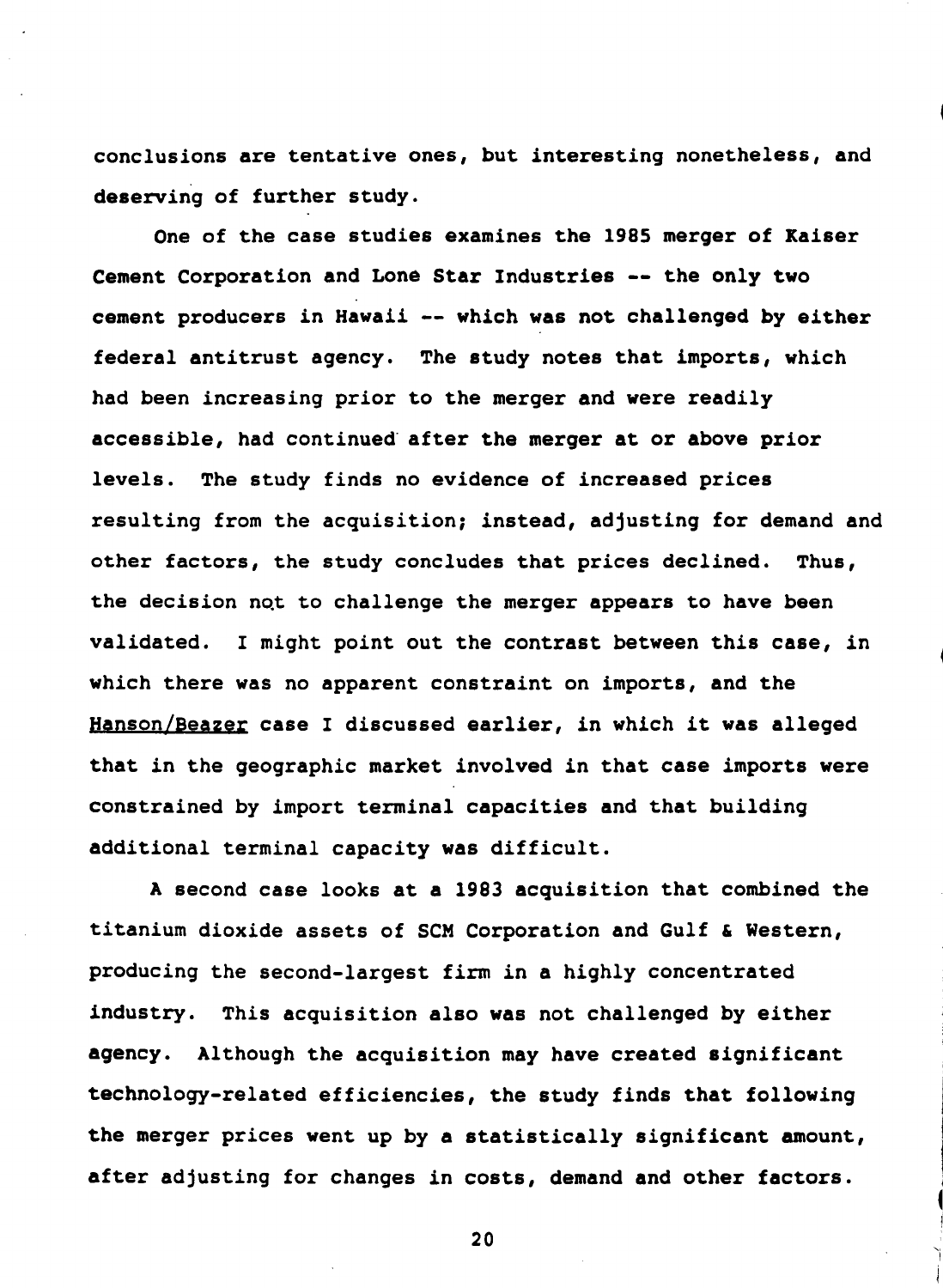The study concludes -- correctly, in my view -- that efficiencies do not necessarily prevent otherwise anticompetitive acquisitions from resulting in price increases.

The third case study involves the effects of Weyerhaeuser Company's 1980 acquisition of a corrugated medium mill owned by Menasha Corporation. Unlike the other two cases, this acquisition was challenged by the Commission. Rather than granting a preliminary injunction, however, the district court allowed the acquisition to proceed under a hold-separate order that allowed Weyerhaeuser to own, but not control, the mill pending administrative proceedings by the Commission. **The** administrative proceedings later were dismissed, the holdseparate order was removed and the acquisition was fully consummated.

The study's findings in this case are quite interesting. During the time the hold-separate order was in effect, prices increased significantly; but when the order was removed, prices fell to approximately premerger levels. The authors of the study conclude that the hold-separate order may have created incentives for the management of the mill to act in ways that lessened competition, while delaying the realization of vertical efficiencies from the acquisition.

In my view, this case study draws in question the notion that a hold-separate order, as opposed to a full-stop injunction, is an effective means of deterring price effects from an acquisition pending litigation. A distinction needs to be drawn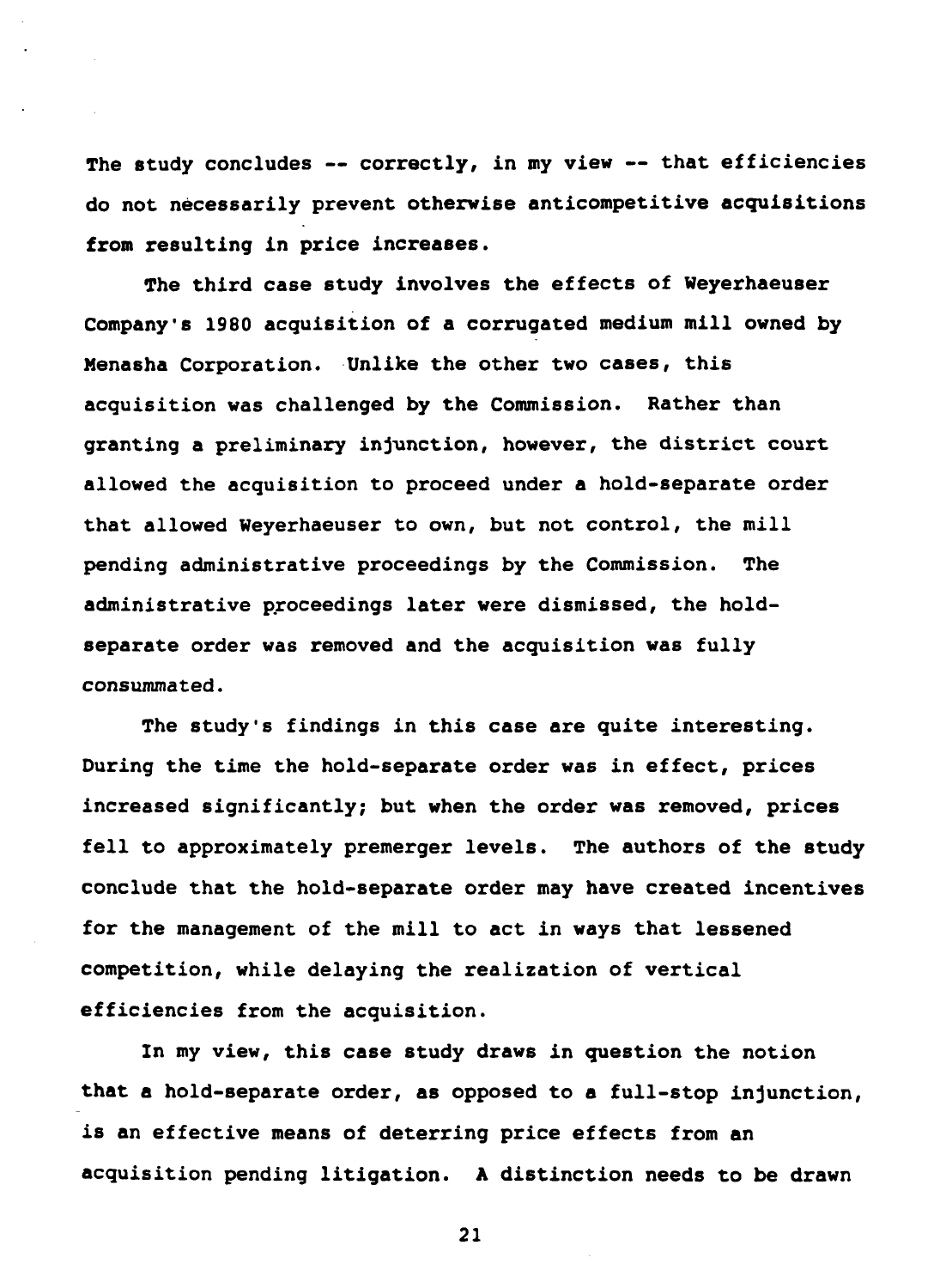here between hold-separate orders that substitute for full-stop injunctions, and the hold-separate provisions ordinarily used in Commission consent orders to maintain the viability and competitiveness of assets that are to be divested under the order pending completion of the divestiture. The latter provisions are effective means of allowing the overall transaction to proceed under the consent order while ensuring that meaningful divestiture of the competitively troubling assets can occur.

The Bureau of Economics' role in assisting with our main enforcement mission extends to the advocacy of procompetitive and derequlation positions before other government entities. In this role, the Bureau works closely with our Office of Consumer and Competition Advocacy. We have been requested by numerous state legislatures to provide advice on the effects of proposed legislation. The subjects of these advocacy efforts have recently included proposals to regulate gasoline marketing, retail optometry, funeral and cemetery regulation, HMO pharmacy access and intrastate trucking.

These advocacy efforts also include subjects of national interest. The Commission staff have recently examined regulations in fields including telecommunications, allocation of licenses through markets and administrative mechanisms, and restrictions on network ownership of programs for TV syndications. Even closer to home, the staff of the Bureau of Economics, along with our Bureau of Consumer Protection attorneys, commented on several important requlations in the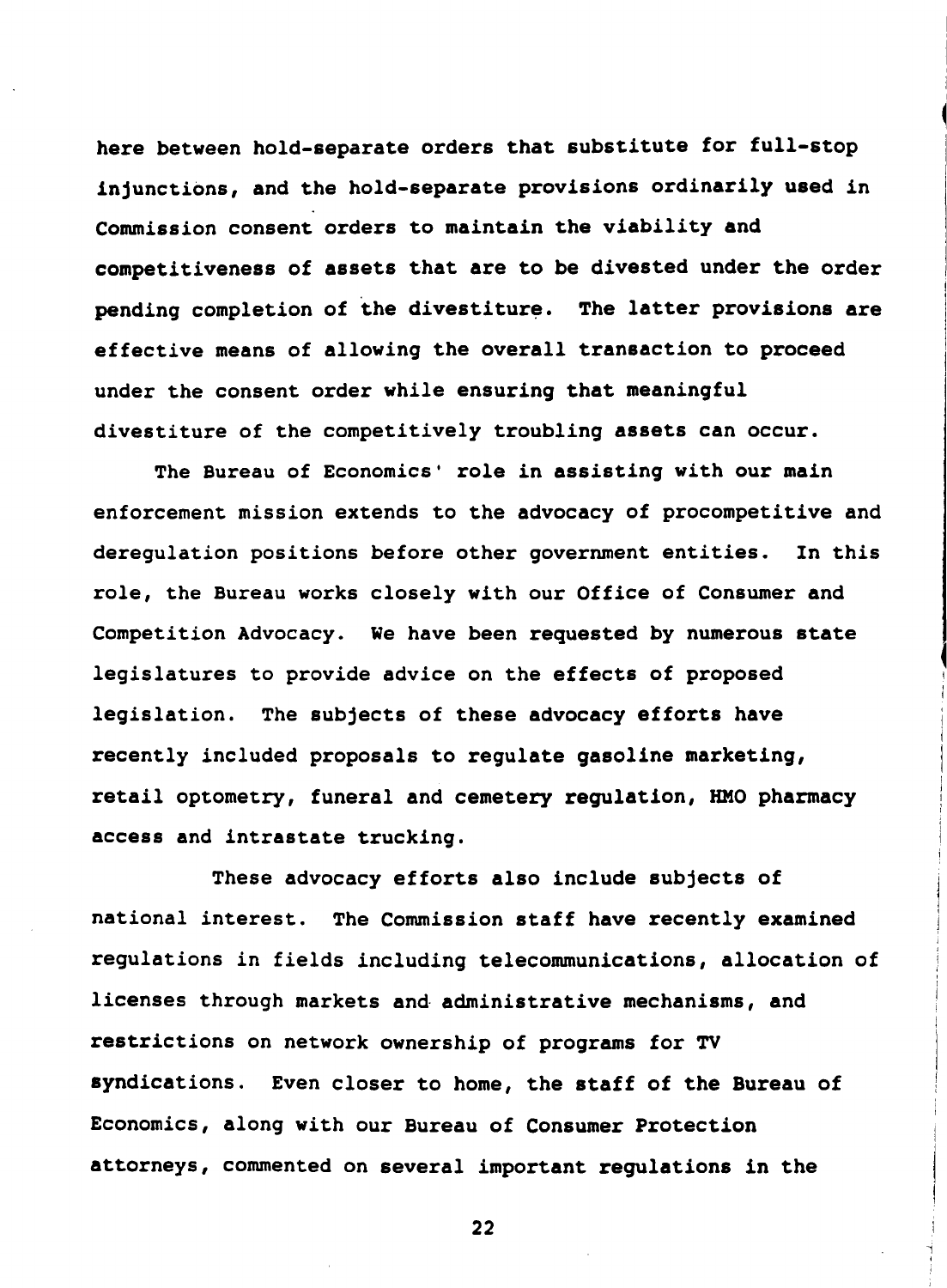consumer protection realm, including FDA's requlation of information on food labels and the FCC's requlation of 900 phonenumber information providers.

This has been an active, and interesting, year for our competition mission outside the merger area as well. In particular, we have been and continue to be active in the critical area of health care, a collection of markets in which, in the aggregate, costs have been rising at a rate in excess of ten percent a year, and in which it is anticipated that America will spend a record \$817 billion in 1992. We believe that antitrust enforcement has an important role to play in this area.

Capping an investigation I reported to you last Spring, the Commission accepted for public comment a consent agreement with Sandoz Pharmaceuticals Corporation,<sup>13</sup> which would settle charges that Sandoz unlawfully required those who purchased its schizophrenia drug, clozapine, to also buy distribution and patient monitoring services arranged by Sandoz. While monitoring of patients using the drug is necessary to detect a possible fatal side-effect, institutional purchasers of the drug contended that they could administer their own patient monitoring services. For example, the Veterans Administration estimated that it could save \$20 million a year by providing these services to its own patients.

<sup>13</sup> Sandoz Pharmaceuticals Corp., FTC File No. 901-0124  $(June 20, 1991).$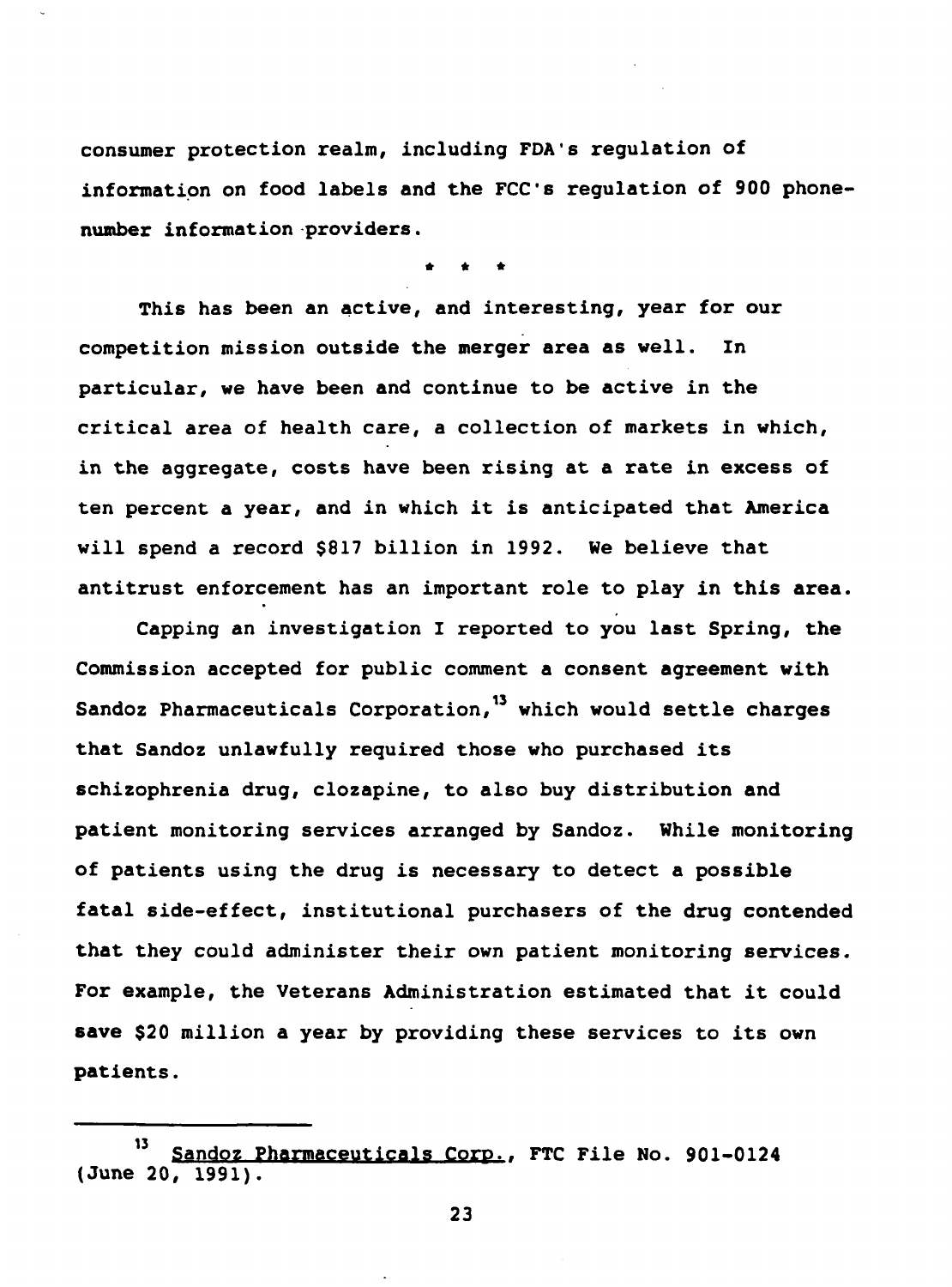Because Sandoz has the exclusive right under the Food, Drug and Cosmetic Act to market clozapine in the United States until 1994, and there is no close therapeutic substitute for the drug, Sandoz allegedly was able to force purchasers to obtain the whole package if they wanted to obtain the drug. Sandoz agreed not to require purchase of the entire system, though it retains the right to refuse to sell to purchasers that do not establish adequate monitoring services.

The recent consent orders with the medical staffs of Broward General Medical Center and Holy Cross Hospital<sup>14</sup> reiterated a long-standing theme of the Commission's work in the health-care field: protecting newcomers offering alternative modes of health-care delivery against boycotts by incumbents. **The** Commission charged the medical staffs of the two Fort Lauderdale hospitals with conspiring to prevent competitive entry into that area by the Ohio-based Cleveland Clinic Foundation. Cleveland Clinic is a multi-specialty group practice that offers an alternative in terms of pricing of services, providing a fixed "unit price" determined by the patient's diagnosis in advance of treatment. According to the complaints, when CCF physicians attempted to obtain hospital privileges at Broward General and Holy Cross, the medical staffs at the two hospitals threatened to stop admitting patients to the two hospitals if the hospitals affiliated with Cleveland Clinic, agreed not to refer patients to

<sup>&</sup>lt;sup>14</sup> Medical Staff of Broward General Medical Center, FTC<br>Docket No. C-3344 (September 27, 1991), and Medical Staff of Holy 14 Cross Hospital, FTC Docket No. C-3345 (September 27, 1991).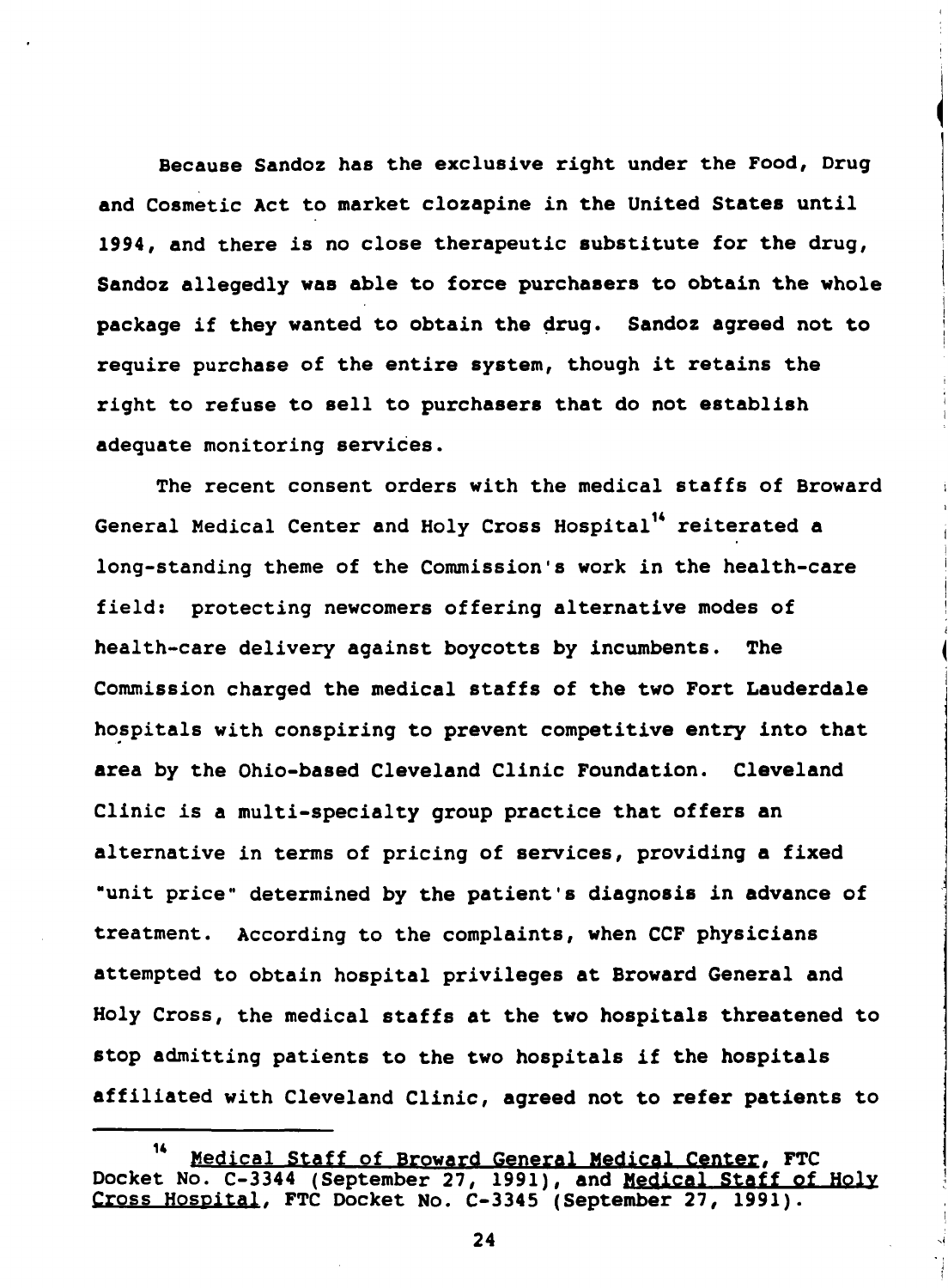CCF physicians, and agreed to prevent CCF physicians from becoming staff members. The consent orders prohibit the respondents from entering, or attempting to enter, any agreements that would restrain competition between the hospitals and CCF or any CCF physician.

Another well-established theme of the Commission's healthcare antitrust enforcement is careful scrutiny of combinations among health-care competitors that claim to have procompetitive goals while engaging in active pursuit of diametrically opposed objectives. In Southbank IPA, Inc.,<sup>15</sup> the Commission accepted a consent order with what was alleged to be a sham independent practice association and its members. At issue was the formation of the IPA and its operation as a boycott vehicle against thirdparty payors to achieve higher fees.

Legitimate IPAs are partially or fully integrated physician associations that contract with health maintenance organizations to provide care to HMO subscribers, entailing risk sharing by their physician members. But in Southbank, the IPA's alleged "functions" did not involve integration, but merely the facilitation of price agreements among physician members by joint negotiation of contracts with third-party payors. The Commission obtained a settlement that includes the organization's consent to its own dissolution, as well as the agreement of each of the 23

<sup>15</sup> Southbank IPA, Inc., FTC Docket No. C-3355 (Dec. 20,  $1991$ .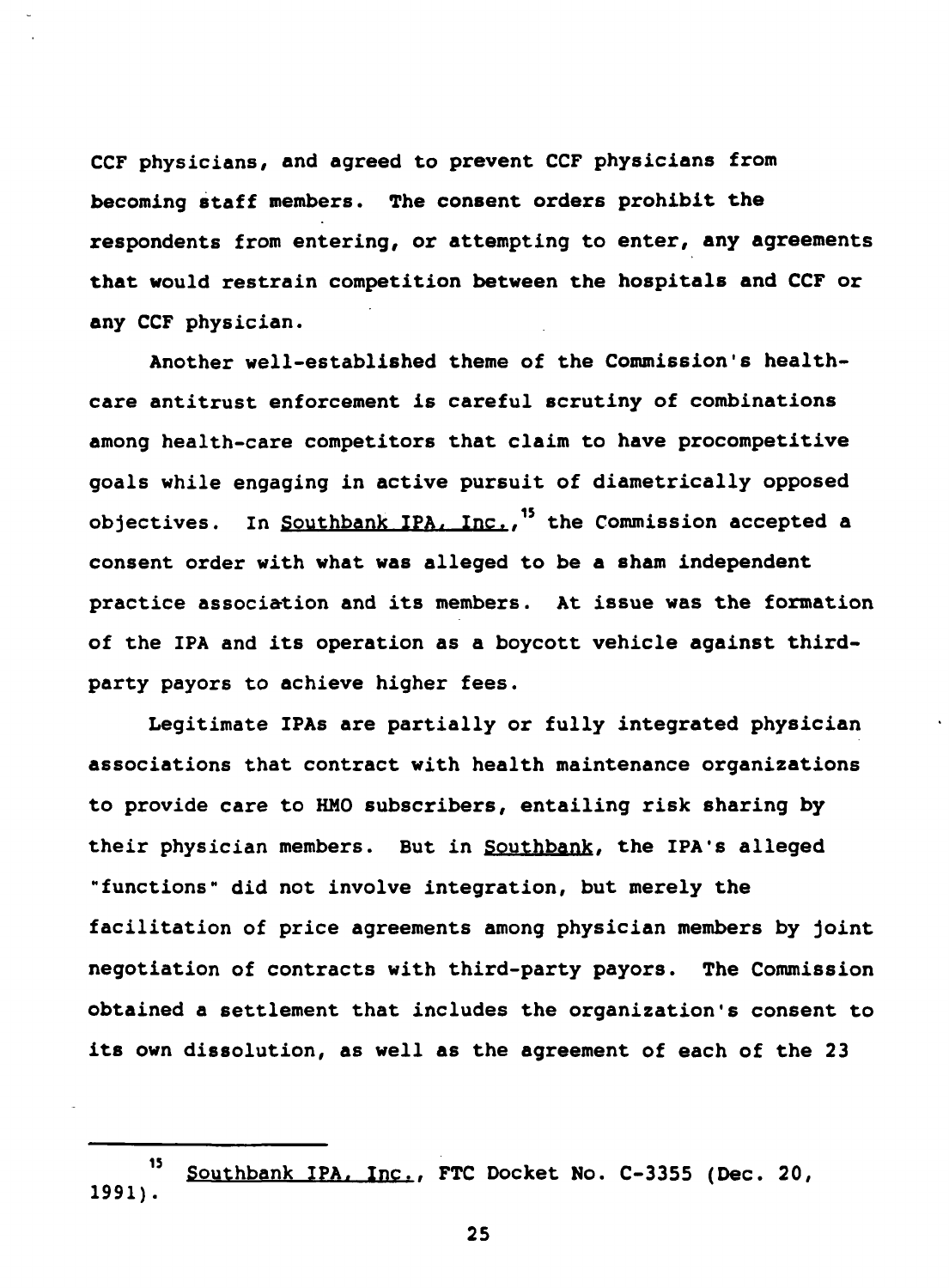members not to engage in illegal price fixing and boycott activity in the future.

The Commission has recently obtained consent orders in two other cases involving alleged boycotts in health care markets. In Rockford Area Nursing Homes, the Commission has taken a consent agreement subject to public comment<sup>16</sup> in a case in which a group of nursing homes allegedly agreed to boycott local nurse registries in order to suppress prices for hiring temporary nurse assistants. This type of alleged price fixing by buyers restricts the supply of, and limits consumer choices for, such nursing services. The case makes the point that price fixing boycotts are unacceptable under the antitrust laws, whether they are initiated by sellers or by buyers.

In another case, in which the order has now become final,<sup>17</sup> the former chairman of the Department of Obstetrics and Gynecology at a Miami medical center allegedly agreed with other department members to threaten to withdraw emergency room services in an attempt to coerce the hospital to offer more favorable economic terms. Under the consent order, the respondent is prohibited from agreeing with other physicians to boycott the emergency room of any hospital. In both instances, collective activity allegedly was used to advance the financial

16 Debes Corp., FTC File No. 891-0048 (January 16, 1992).

17 Roberto Foio, M.D., FTC Docket No. C-3373 (March 2,  $1992$ .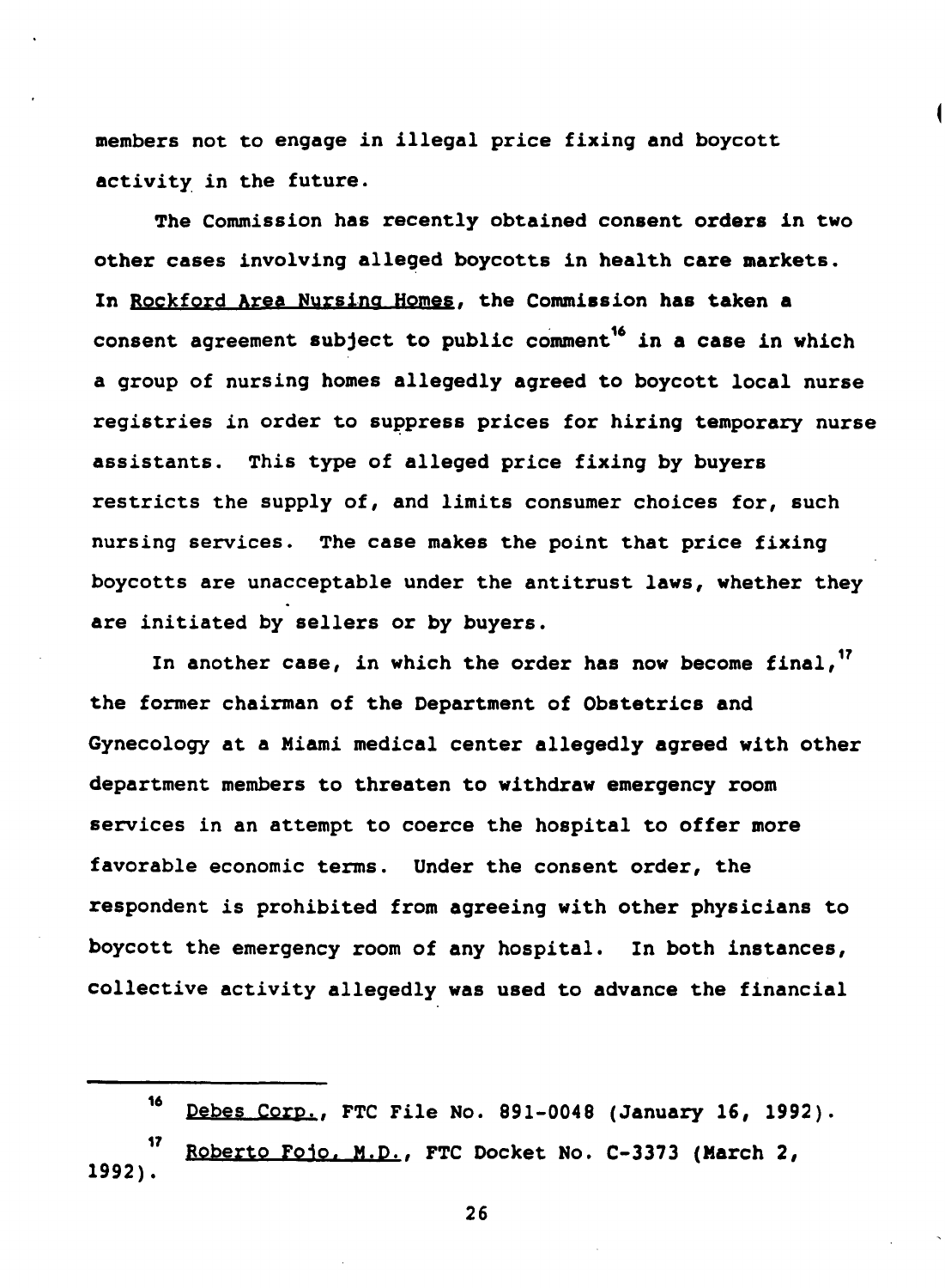interests of the respondents at the expense of competition and consumers.

The year ahead can be expected to be similarly fruitful for our non-merger antitrust enforcement.

For example, an investigation into possible anticompetitive practices in the infant formula industry has reached an advanced stage. This matter, previously discussed in Bureau of Competition testimony before Congress, has focused on several subjects, including concerns regarding bidding practices within the federally-funded WIC nutritional program, and the possibility of anticompetitive restrictions on advertising directed to consumers.

The Bureau of Competition is also currently pursuing another investigation involving restraints on retail prices of certain consumer goods. At issue is a possible horizontal agreement among standard-format retailers, who perceived themselves as threatened by a discounter competitor, to threaten to boycott their suppliers in order to coerce them into terminating the discounter.

The Commission's staff is also pursuing investigations in the area of solicitations, or invitations, to collude, an area in which the Antitrust Division has been active through criminal enforcement under the wire-fraud statutes. The allegations under review take a variety of forms, from visits to competitors' offices to propose price fixing or market division agreements, to threats to litigate unless a rival raises its price, to carefully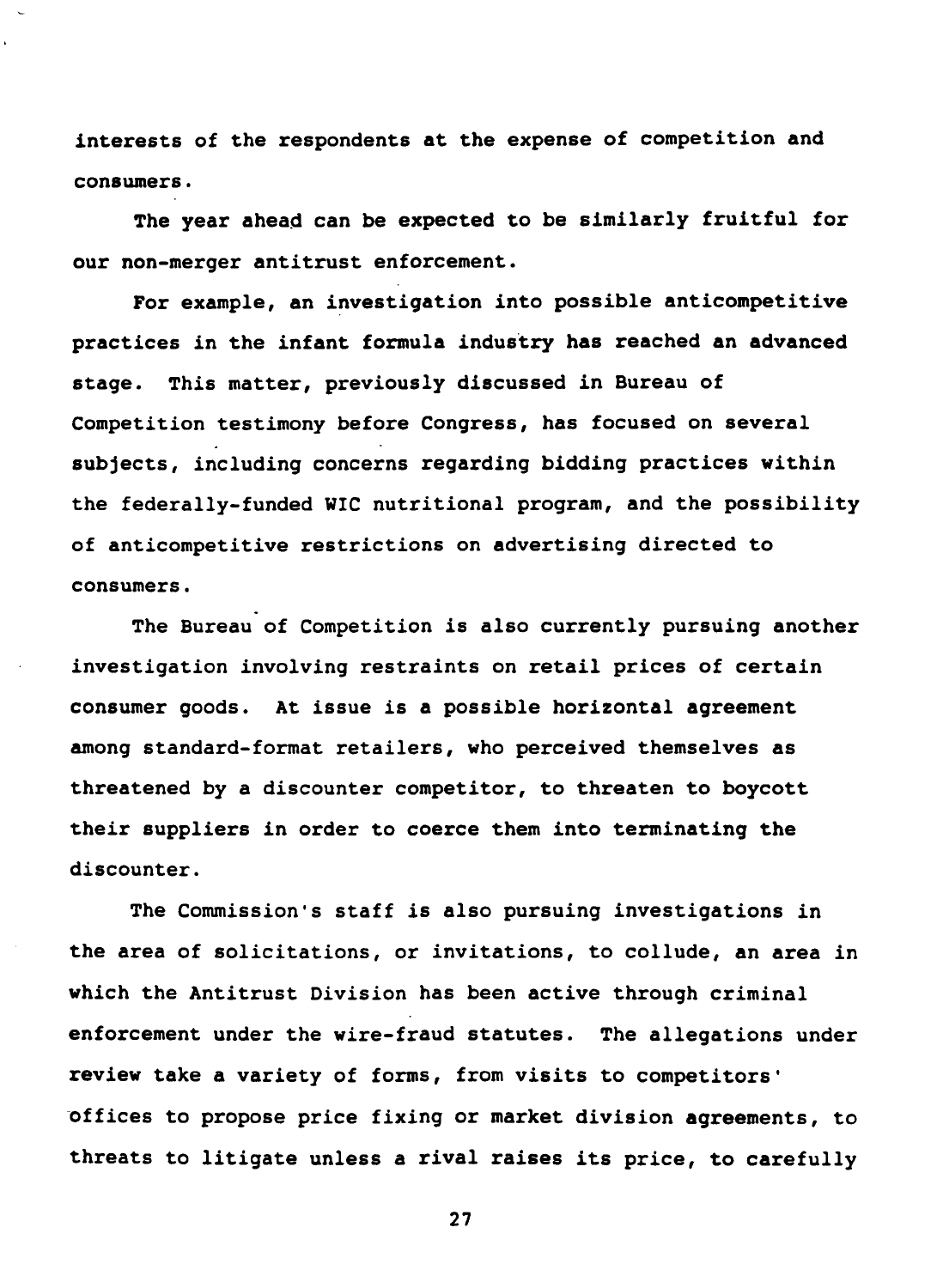planned leaks of bidding strategies for competitive bids, to public calls for competitors to raise their prices by specific amounts.

The Bureau of Competition is also looking into the antitrust significance of a form of collective activity by some physicians that has been much in the news lately: the creation of joint ventures by physicians to provide services or goods in a market that is outside of, but functionally related to, the participating physicians' professional practice. Such joint ventures may be employed, for example, to set up a clinical laboratory, a physical therapy center, or a diagnostic imaging facility.

Much of the criticism of these kinds of joint ventures has focused on self-dealing and conflict-of-interest issues. In our antitrust enforcement role, however, our interest in physicians' ancillary joint ventures lies mainly in the potential these ventures have in some cases for creating or enhancing market power in markets for the ancillary goods or services. This concern may be especially acute where the joint venture participants are specialists in a field whose patients are the main consumers of some particular ancillary service or good, so that the participants have the ability to refer patients to their own ventures.

I hope these remarks have been helpful in describing what we have been doing in antitrust enforcement, and where we may be going from here. I think you will agree that this is an exciting